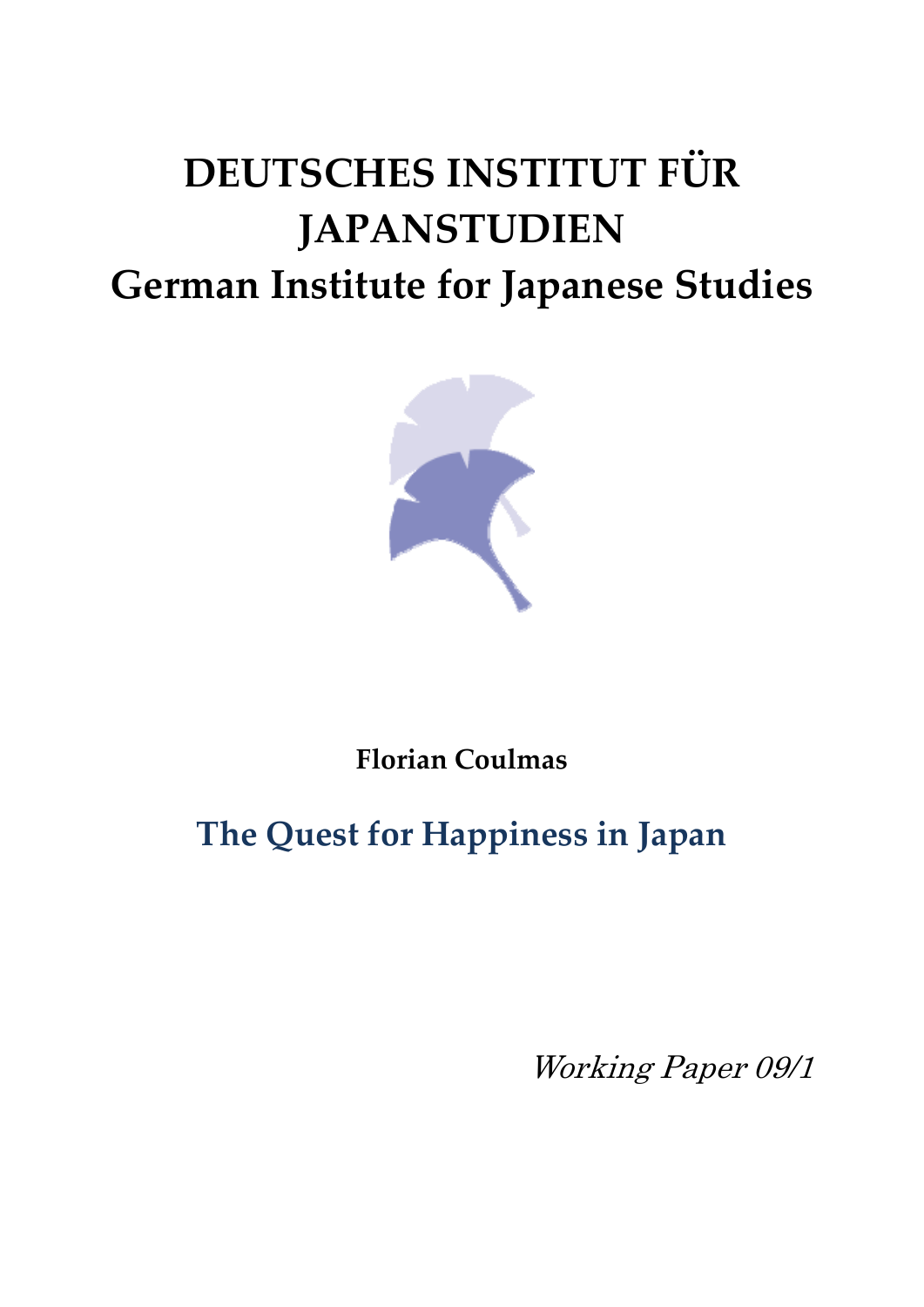#### *Introduction*

Japan is a fortunate country. What better measure is there to support this assertion than declining mortality and growing life expectancy?! The Japanese do not die during the first precarious months after birth, enjoying as they do the lowest infant mortality on earth. They do not die on the battlefield because their constitution prevents them from going to war. Thanks to social bonds and neighbourhoods that are relatively intact, they do not die of street crime. Violence, though hardly unknown, is not a major cause of death. They don't kill themselves eating too much junk food or drinking too much alcohol. Fatal traffic accidents have been declining steadily. And medical research is making progress improving the protection from coronary heart disease and cancer, the two leading causes of death in Japan. As a result, Japan has over the past half century experienced unprecedented life expectancy gains (Yanagishita, Guralnik 1988). At the beginning of the twentieth century, life expectancy at birth was 44.0 years for males and 44.8 years for females, far below levels in Western countries. At the end of the century, the Japanese topped the world list of life expectancy at 81.25 years on average (85.6 for women and 78.5 for men, in 2006). The massive gain in life expectancy is irrefutable evidence of a highly successful society, and a successful state allowing its citizens to flourish. Longevity has traditionally been regarded as an indication of happiness. If this still holds true Japan must be a happier country now by a large measure than it was a century ago.

Japan is also more prosperous today than it ever has been before. During the half century from 1955 to 2005, GDP per capita grew by a factor of 30. Between 1980 and 2000, Gross National Income per person doubled from 2,063,000 yen to 4,084,000 yen. Most Japanese enjoy a higher level of material comfort than their forebears, living in bigger homes equipped with more amenities. The choice of goods offered to them in the market would have baffled their parents when they were young. Politically they are living in a peaceful, stable and open environment largely free of coercion. Progress in education has been phenomenal. High school enrolment rates gained more than 30 per cent from 1955 to 1970 and were approximating 100 per cent at century's end, and the enrolment rate for university has also been upward. While 12.8 per cent of high school students were progressing to universities in 1965, their share had swelled to 41.3 per cent in 2003. The Japanese have access to all the information they could possibly want being able to make use of it from an earlier age and up to a higher age than previous generations.

Since the 1980s, Japan has consistently ranked among the top ten countries of all three categories of the United Nations Human Development Index, i.e., health, education and standard of living.[1](#page-29-0) A prosperous, highly educated, healthy population living in a peaceful land without any obvious external threat: that is Japan in the first decade of the twenty‐first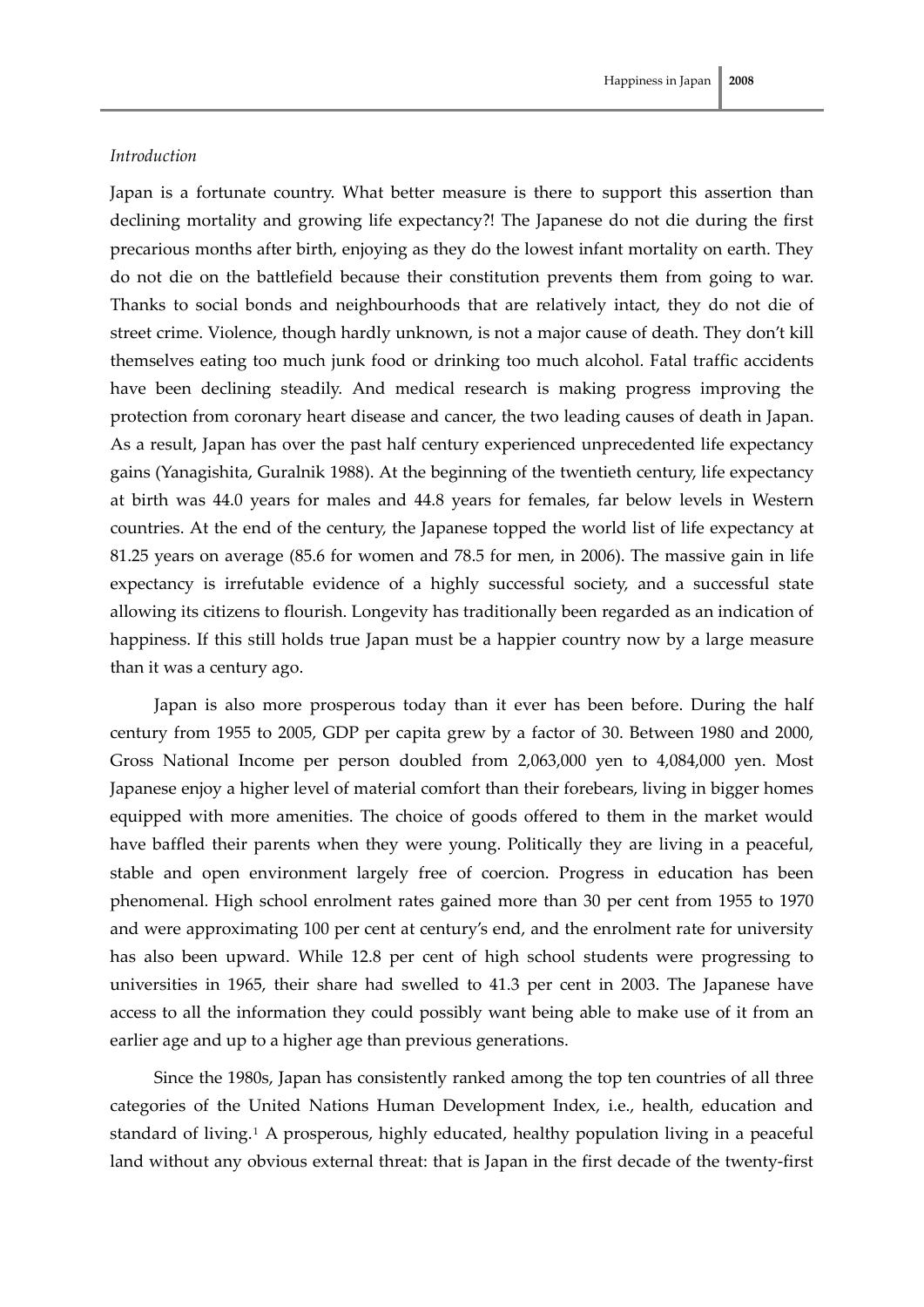century. Japan's modern history, especially the second half of the twentieth century, is a success story, if success is understood in terms of population growth and national and human development. A deliberate and hardworking labour force, an industrial policy orchestrated by the Japanese government, a strong economy, high educational achievement and a good health care system combined to create a society affording its members a very high level of economic and social wellbeing.

Does success make people happy? People, it might, but a country as a whole? In what sense can the concept of happiness be applied to countries? How can countries be compared with regard to happiness? Can the measuring of happiness be independent of socioeconomic circumstances, expectations and values prevalent at a given place and time? What is the role of culture in the experience, perception and evaluation of happiness? These are some of the questions I wish to discuss in this paper, focusing on Japan, the oldest country on this planet in terms of life expectancy and median age and the first non-western country to experience the demographic transition from high mortality and high fertility to low mortality and low fertility. Japan, notwithstanding its rapid and categorical modernisation and Westernization in the Meiji period, is deeply indebted to East Asian cultural traditions which continue to inform its hypermodern society today. In the past, Asian cultures have not emphasized personal happiness as much as European cultures. At present, however, the promise of and call for happiness is widespread in Japan. It is not least because of this apparent change that Japan's concern with happiness is of special interest. Studying happiness in the Japanese context can contribute to a better understanding of both, the state of Japanese society today and the concept of happiness in cross‐national comparison.

Before approaching happiness in Japan, a brief review of the Western tradition is in order, because both the concept of happiness and happiness in its various senses were first put on the agenda of scientific research in Western academe and because current theories of happiness are grounded in Western ideas of progress and fulfilment.

#### *The Western tradition*

In Western societies, the idea that happiness is central to human experience has a long tradition. Aristotle in the *Nichomachean Ethics* (1097b22‐1098a20) set the tone of an extremely rational understanding of happiness stipulating that following the principles of reason throughout life is what happiness consists in. According to this view, happiness is a long-term project involving a lifetime of rational conduct, rather than momentary pleasure. Aristotle taught that happiness is an end in itself rather than a means to accomplish some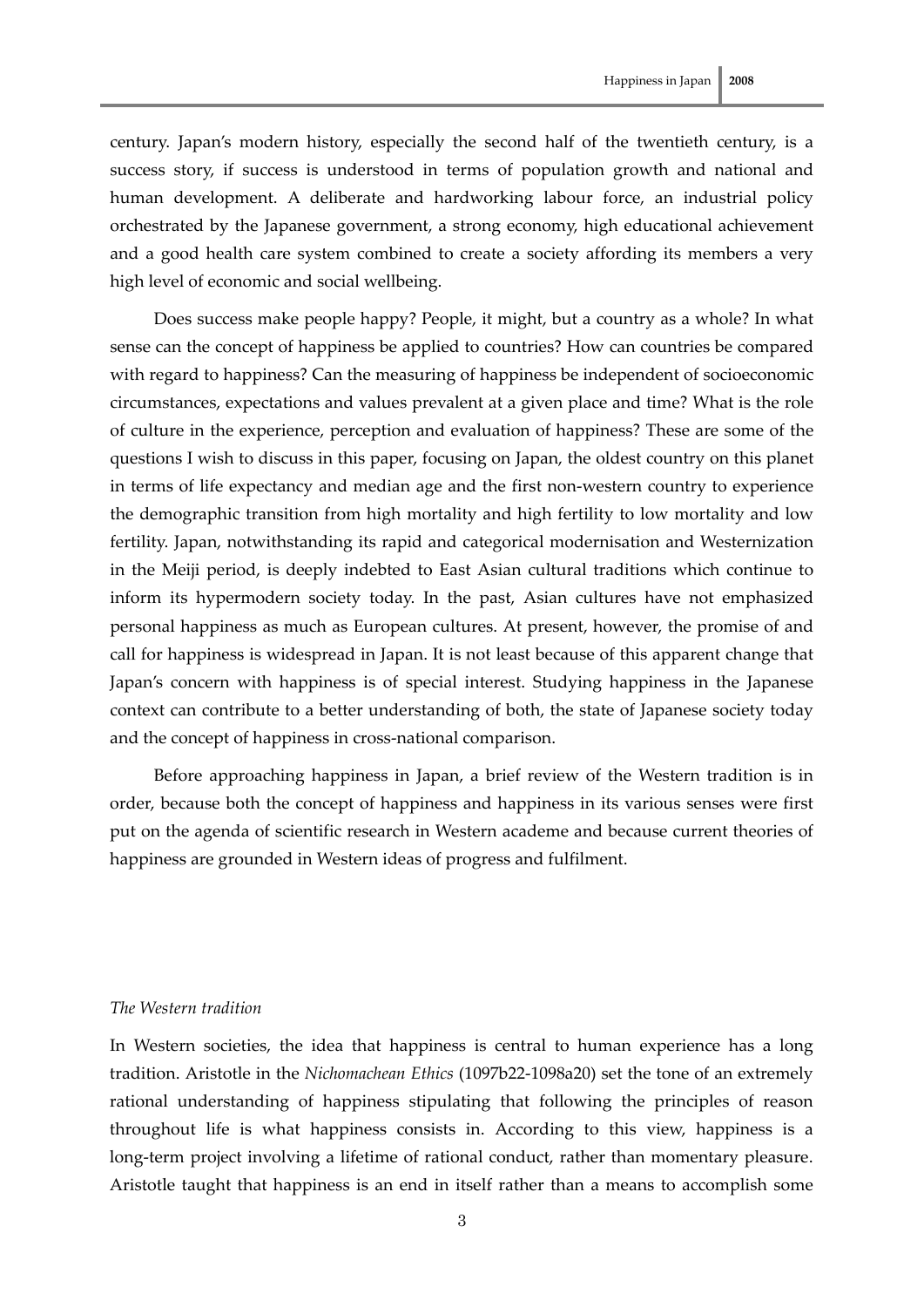other objective. More categorically Epicurus (341‐270 BCE) taught that pleasure was the most important goal in life which could be achieved by those who conquered their fear of the gods and the hereafter. To this end he advocated a scientific worldview which was incompatible with the belief system common in his day that instilled fear of the empire of death in the living.

Together with the Greek gods the rationalist worldview of the Greek philosophers was pushed to the margin by Christianity, but as an undercurrent the Epicurean drive to shed off the fear of the gods wound as an antithetical train of thought through European intellectual history, with various twists and modulations. It implies a measure of responsibility for one's own fate and happiness, proverbially expressed as "Every man is the architect of his own fortune." The notion that happiness was to be striven for actively rather than to be accepted acquiescently culminated in Thomas Jefferson's inclusion of "the pursuit of happiness" into the American Declaration of Independence as an "unalienable right." The Utilitarian doctrine of "the greatest happiness of the greatest number" which around the same time English social critic and moral philosopher Jeremy Bentham (1748‐1832) argued should be the guiding principle of moral action, further promoted the idea. This doctrine reemphasised that individual happiness was a good to be made available in this world to many rather than only a select few, while the rest were told to wait for it in heaven. Common this‐worldly happiness was a goal of the French Revolution, as it was of the American. Bentham and after him John Stuart Mill with his ideas of social utilitarianism argued in favour of the view that all individuals always pursue what they believe to be their own happiness and that the general happiness is the highest good. Utility determines the impact of actions on the individual's happiness. The purpose of government is to balance individual and public happiness. In the Anglo-Saxon world of the nineteenth century, which was to exercise a strong intellectual influence on Japan, this principle was widely accepted.

The Utilitarians had a profound influence on British legislation and policy at the time when the British Empire was reaching its greatest expanse and hence also had an impact on the formation of the social sciences. The utilitarian conception of society as the aggregation of solitary individuals united by self-interest corresponds to Adam Smith's notion that the common good is advanced not by benevolence but by the pursuit of selfish interest. These ideas have influenced both behavioural psychology and economics; and sociological theories such as social exchange theory and rational choice theory in particular were also formulated against this background. Since the social sciences, including sociology and psychology, as well as economics are a product of European Enlightenment, the scholarly discourse on happiness has generally been informed by a Western point of view.

Notwithstanding the fact that the Enlightenment elevated critical thinking to new levels, the ascent of the West in its wake, the success of imperialism and the advance of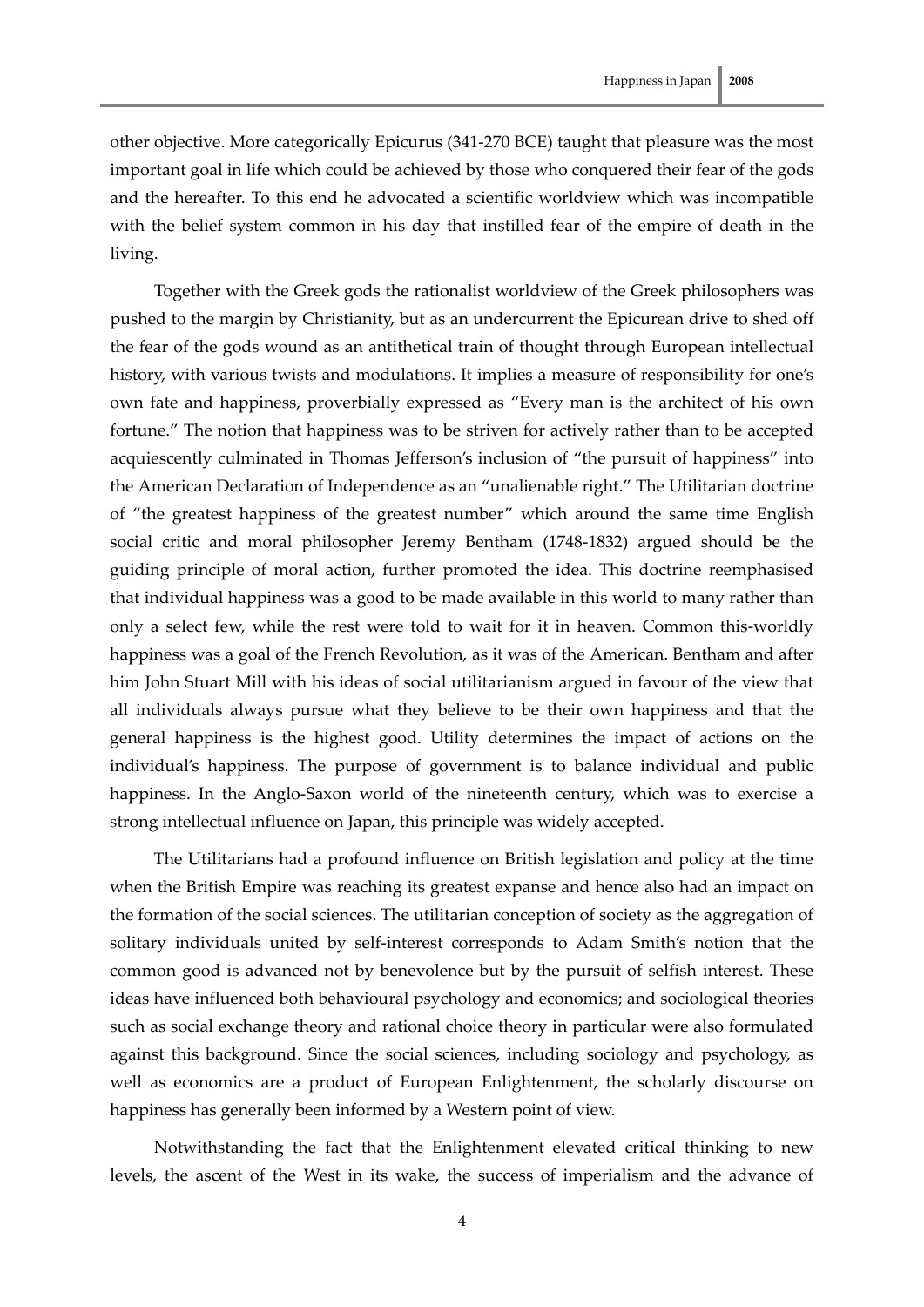capitalism ensured the dominance of Western views on the pursuit of happiness for generations. Japan, as will be discussed in more detail below, is a prime example of the triumph of the Enlightenment belief in happiness at the expense of other views formerly

The Enlightenment lead to what Max Weber (1922) called "the disenchantment of the world," a more rational way of life, that is, than under the conditions of a worldview shaped by Christian promises of paradise in the hereafter. As a consequence, happiness came to occupy the place formerly held by religion, as Karl Marx, himself a belated product of the Enlightenment, had insisted in his *Introduction to A Contribution to the Critique of Hegel's Philosophy of Right*. Harking back to Epicurus, about whose work he had written his dissertation, and echoing his criticism of priests as well as the anticlerical tenor of the French Revolution, Marx declared: "The overcoming of religion as the *illusory* happiness of the people is the demand for their *real* happiness" (Marx 1976: 379). Ironically, the triumph of capitalism has done more to realize this demand than Marx would have thought possible. In the Imperial countries that subsequently became the developed world the advance of capitalism promoted material affluence as the major purpose in life edging out religion and installing "human happiness as the new god on earth" (McMahon 2006: 8). The unprecedented economic expansion and the population explosion that characterized the twentieth century have made worshipping this god look almost inevitable, although historians are cognisant of the fact that both other paths to happiness used to exist and that happiness has not always and everywhere been the self-evident purpose in life it seems to be from a Western point of view. Since the fall of the Berlin Wall in 1989 rang the death knell of "Real Socialism," and the adage "to get rich is glorious," attributed to Deng Xiaoping during a tour of his country in 1992, reverberated throughout China, the striving for private gain has become all but tantamount to the pursuit of happiness the world over.[2](#page-29-1) At the same time, the study of happiness, which in the past had principally occupied philosophers, experienced a boom among scholars of various disciplines ranging from economics to neurology.[3](#page-29-1)

### *Development*

held.

A major cause of the renewed scientific interest in happiness was the observation in the most saturated societies that increased wealth did not necessarily bring about increased happiness (Diener and Oishi 2000). Economists have for generations wrestled with the question of how wealth and happiness are related to each other, and the generally accepted answer today is that the correlation between poverty and unhappiness is stronger than that between wealth and happiness which is another way of saying that the correlation between material and mental wellbeing becomes weaker with growing affluence.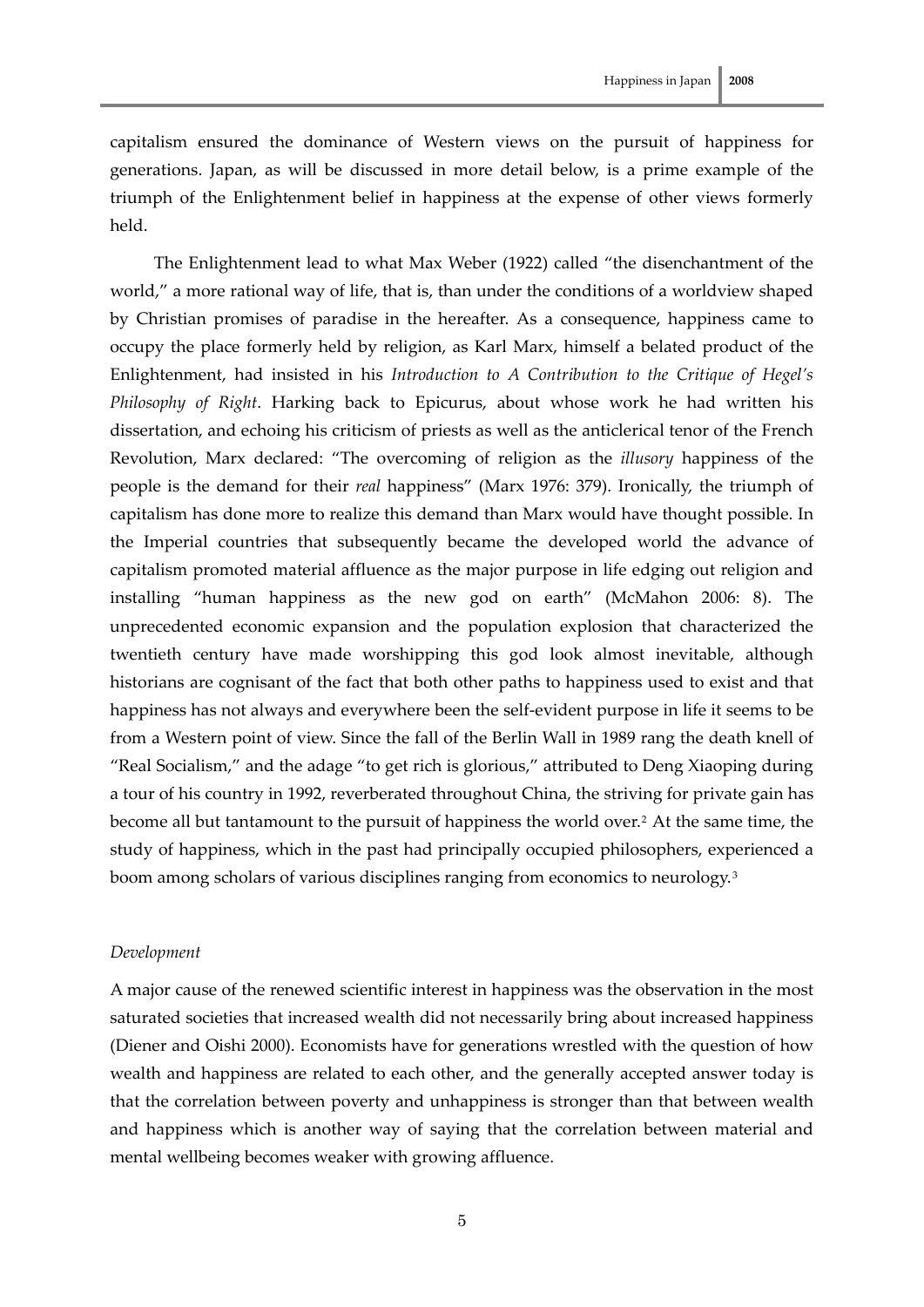The dominant point of view in happiness research is that of scholars raised and/or residing in affluent societies where this seeming paradox first appeared. To come to terms with it Inglehart (1990) introduced the dichotomy of "materialistic values" and "post-materialistic values," the latter being pursued by those who can afford it, that is, whose material wants have been satisfied. These countries define the reference point, both for research on happiness and for the kind of happiness others are pursuing. To resist the traction of modernization cum Westernization has generally proved impossible or possible only at the expense of extreme seclusion, as in North Korea or Myanmar. This is the inescapable logic of the contemporary world. No matter whether materialistic or post‐materialistic values are at issue, happiness is conceptualized as a good that must be striven for—rather than freedom of pain (*aponía*) or peace of mind (*ataraxía*) as Epicurus taught. In order to realize these values, we must actively *do* something. Happiness is not to be found in the doing, but in the "attainment of whatever it is that people want" (Nettle 2005: 21). The expectation is that the outcome will give satisfaction, rather than the process of doing the job. Regarding their wants, people living in market economies have been remarkably unsuccessful at distinguishing what they want from what the market offers. But this is of little consequence. What counts is that they continue to want something, rather than rest contented. In the mainstream Western tradition—abstracting from asceticism—cannot be dissociated form the pursuit of a goal, it implies active effort. The idea that nonpursuit of happiness may lead to happiness is irreconcilable with this outlook on life.

The "pursuit of happiness" is, of course, anything but happiness, and the "unalienable right" to it has become the duty not to be modest and content with what you have. That is the ideological mainspring of capitalism. Happiness is not to be found in restraint and accommodation to circumstances, but in untiringly producing and consuming goods that will make us richer, wiser, healthier, etc.

This raises the question of the general, specifically the cross-cultural, validity of happiness studies. Obviously, this concern has been addressed in several comparative studies such as the World Value Survey<sup>[4](#page-29-1)</sup>, the Eurobarometer<sup>[5](#page-29-1)</sup> and the World Database of Happiness of Erasmus University Rotterdam<sup>[6](#page-29-1)</sup>. However, it is not clear that the fundamental problem of the historicity and cultural contingency of the concept of happiness has been resolved conclusively.

At times social scientists have been rash to claim universality for the quest for happiness. For example, in a major comparative study on happiness conducted over several years at Erasmus University Rotterdam, Veenhoven concludes that

"there is a clear correspondence between average happiness in nations and the degree to which these nations provide material comfort, social equality, freedom and access to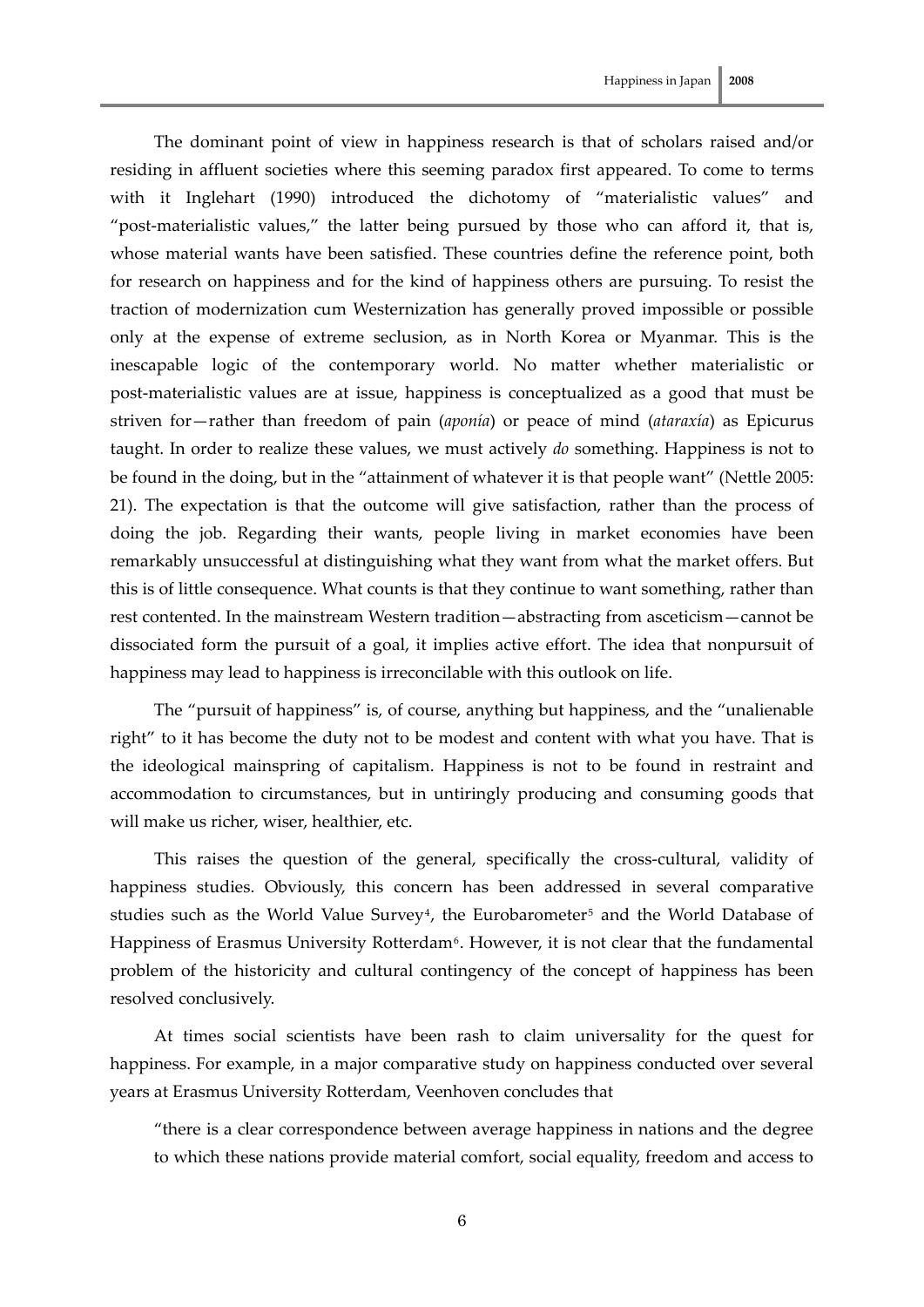knowledge. In other words: happiness in nations corresponds with their level of 'development' or 'modernity'" (Veenhoven 1993: 51).

Would a different outcome have been possible? Would it be conceivable for a study of happiness to show that realizing the values most cherished in the most advanced countries of the industrialized world does not enhance happiness; that we have left behind what makes us happy?[7](#page-29-1) What would be the point of moving ahead? There is something disquietingly inevitable, if not circular about such results. The circularity does not manifest itself openly because happiness studies do not usually make it explicit that they assess happiness in the sense that this term is understood in advanced industrialized societies. And they do not discuss the question of whether it would be possible for those who are lagging behind to resist the material and intellectual hegemony of the Western world. Since the point of view of the developed world is inherent in all happiness studies, it is ultimately impossible to discuss happiness independent from development.<sup>[8](#page-29-1)</sup> To put it differently, it would seem impossible to study happiness in developing nations as if the more developed countries did not exist, just as it would be impossible to assess the happiness of poor people as if their wealthier neighbours did not exist. Although it appears to denote a purely subjective feeling, the term "happiness" is relational and indexical. For this reason Nettle (2005: 20f.) is right to point out that "to find a definition of happiness that is broad enough to capture the full range of human goods, but does not become an ideological position is an extremely hard balance to strike."

Part of the problem is that in this field two related notions are used, sometimes without proper distinction. These notions are 'happiness' and 'well‐being'. While they can be understood in common discourse as meaning roughly the same thing, 'happiness' relates to that which people enjoy and like, while 'well‐being' has to do with the beneficial, that which people want and need. It seems obvious that 'hedonic' happiness and 'utilitarian' well‐being are not unconnected. Exactly how they are connected is, however, not so obvious. Philosophers (e.g., von Wright 1963) have tried to figure out their mutual relation, suggesting, for example, a causal relationship to the effect that well-being is the source of happiness, but then there is plenty of evidence that the same level of well‐being does not guarantee the same level of happiness. How happiness and well-being are interconnected remains a question which comes to the fore acutely when we leave the European context and that of European languages, as will be demonstrated below.

Another difficulty with the notion of happiness is that notwithstanding its subjective nature, the social environment plays a decisive role in determining the experience of happiness. The Rotterdam study is careful to speak of happiness *in* nations rather than *of* nations. Happiness, that much is generally agreed, is in the mind and can be assessed only on the basis of self‐report. But self‐reports are subject to various influences, especially by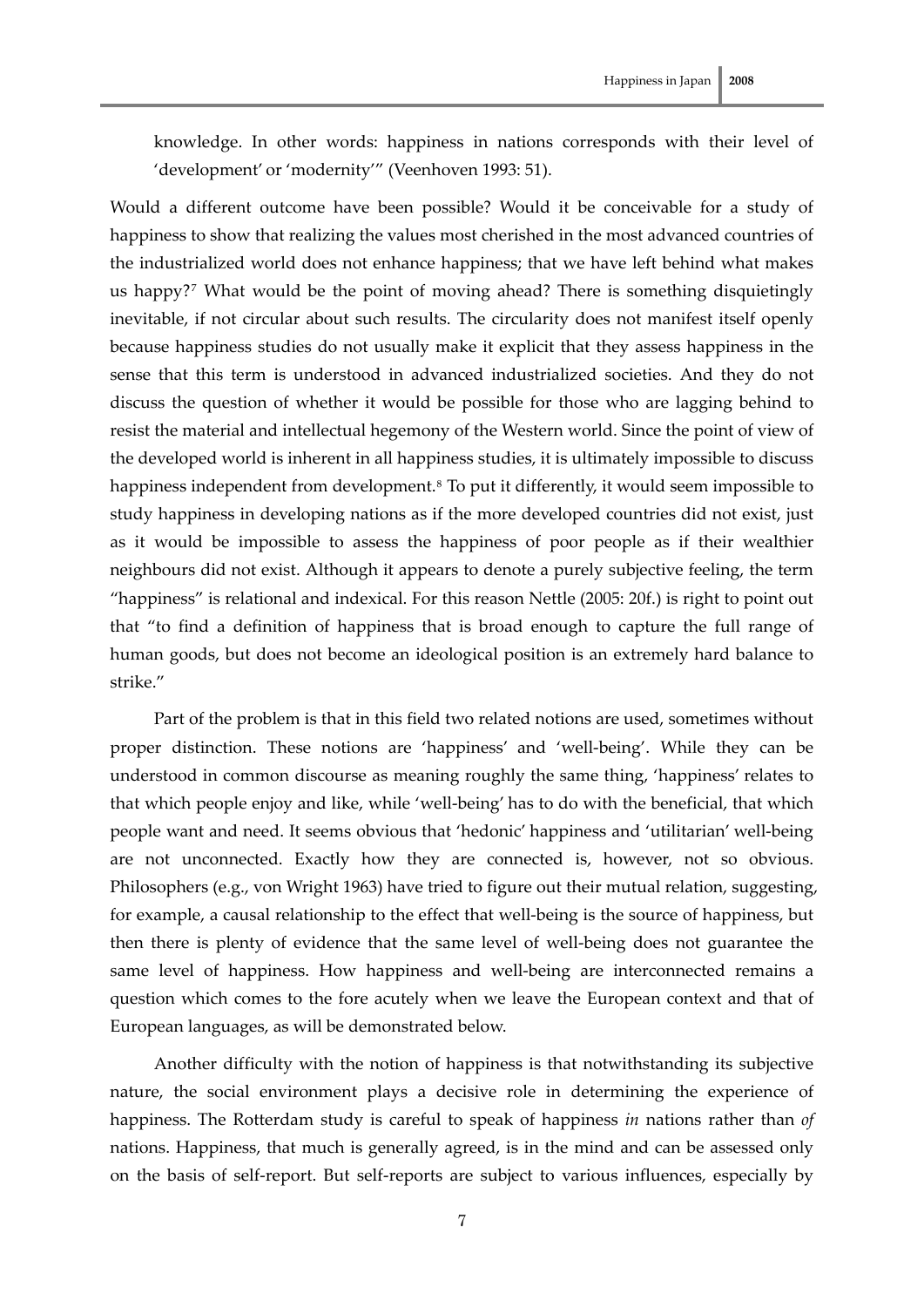relevant others. What others possess, think and deem desirable affects our judgement as to how happy we are. In the Rotterdam study, material comfort, social equality, freedom and access to knowledge are identified as the crucial factors of happiness in nations. Notice that no emotions enter the picture. Love, affection, friendship, for example, and the desire to lead a meaningful life, not to mention sensual pleasures, intellectual curiosity and spiritual experiences are discounted—perhaps for good reasons because they are hard to measure.

# *The relativity problem*

What is more, happiness is a psychological state relating to our feelings and our judgements about feelings that are subject to a great range of external influences among which the four quoted above, presumably, play a significant role. However, this role is very complex.

For one, material comfort is a vague and relative concept which has little meaning unless it is measured against the material comfort enjoyed by significant others. The same level of material wellbeing may count as affluence in one environment and as dearth in another. Not only is material wellbeing historically contingent, its subjective assessment also depends on possible comparisons, that is, one's neighbour's wealth or that of others in view or imagination.

Similar reservations are in order with respect to the other causes of happiness identified by Veenhoven. Evidently access to knowledge means something quite different today from what it meant as little as a generation ago. A more difficult and fundamental problem is the implicit assumption of a linear progression of knowledge. While at any given time access to the most advanced knowledge would seem to be an advantage over ignorance, it is not clear that the accumulation of knowledge over the millennia has cured more ills than it has brought about; for rare is the beneficial discovery that cannot be put to harmful use. Freedom and social equality, too, are not just hard to measure, but ever since the French Revolution there has been tension between the two as social and political ideals to be pursued: social equality can only be advanced at the expense of freedom.

A yet more intractable problem is that of tradition. The four factors of happiness singled out in the Rotterdam study represent values that have specific traditions in different environments. In the Western world, the Enlightenment and the French and American Revolutions have turned freedom and liberty into highly ideologised notions that subsequent generations have been taught to appreciate as cornerstones of their societies. Where such was not the case, as for example in Japan, it cannot be assumed that freedom is being appreciated in a like manner. Yanabu (1982) has demonstrated that the term that currently means 'freedom', *jiyū*, had to be coined in the early Meiji period for the translation of Western works on morals and society and still had decidedly negative connotations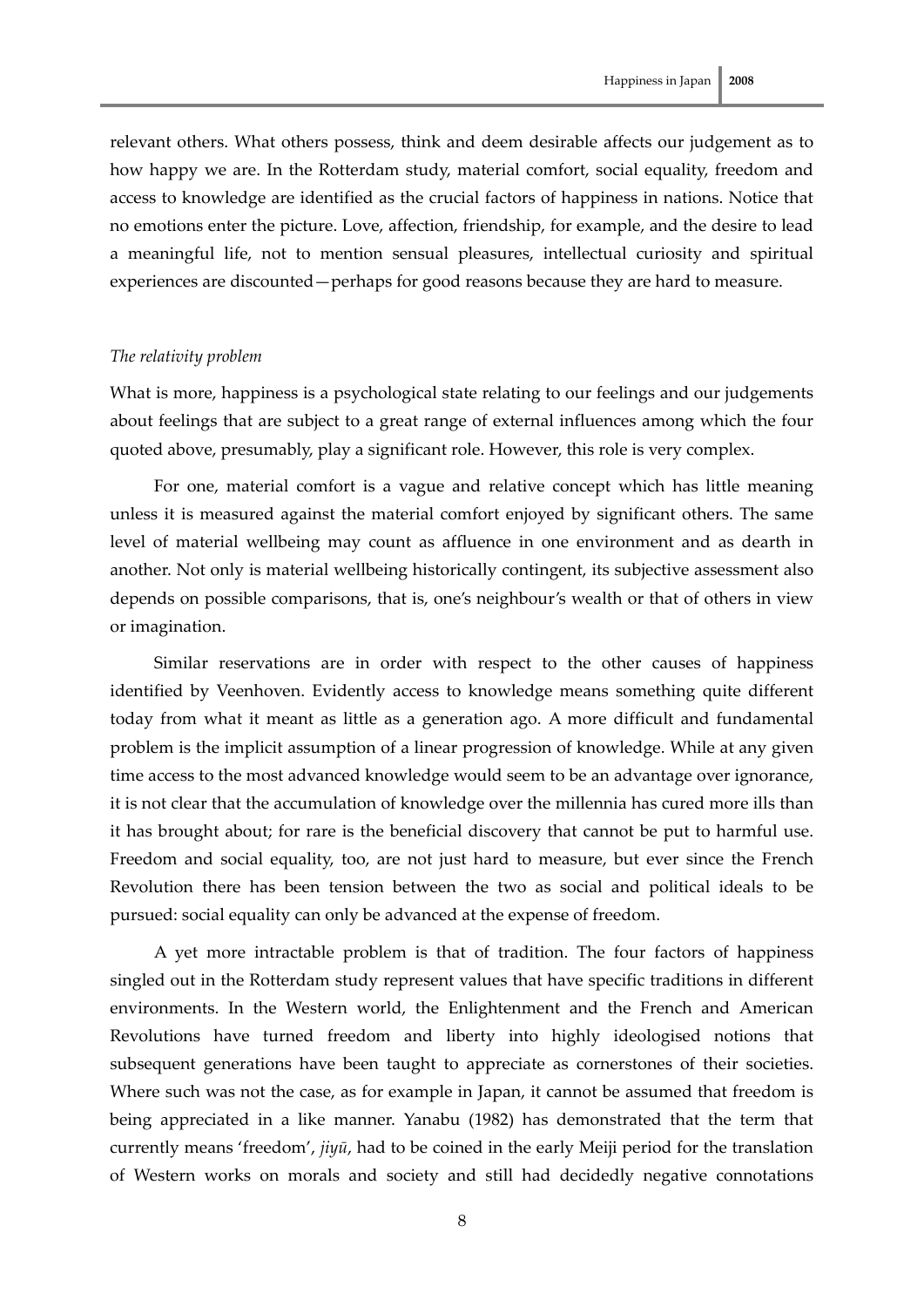during the first half of the twentieth century. Dictionaries tell us that *jiyū* means 'liberty, freedom', but they don't tell us and cannot tell us that the concept of freedom means the same in Japan as it does in Europe and North America. The notions we are dealing with here are ideologically charged. It would be imprudent to assume that the notion of happiness is less problematic in this regard.

There is evidence that the cultural context has a bearing on how happiness is conceptualised. For instance, Kitayama and Markus have identified two distinct models of self and well-being and presented strong evidence that the specific contents of the notions of well-being and happiness vary considerably across cultures. In a middle-class North American context "the personal pursuit of happiness and the recognition of this pursuit by the self and others are defining of happiness itself. […] However, in many East Asian cultures, happiness assumes a different subjective form—it is a state that emerges when taking a critical and disciplined stance to the personal self and thus engaging the sympathy of others" (Kitayama and Markus 2000: 113f.). If the notion of happiness varies across cultures, it stands to reason that the linguistic labels of this notion in different languages differ in meaning. This is a point of some importance: First there are concepts and then there are words, not vice versa. The relativity of happiness is not a linguistic problem, but one of culture, life‐world and society. Yet, it brings in its wake the problem of translation.

### *Translation*

It has thus been assumed that cross-national surveys of happiness are subject to cultural bias due to unreliable and/or imprecise translation and that variations in the meaning of key terms, such as 'happiness', in different languages have a bearing on the reported happiness between countries. This supposition deserves to be taken seriously. Veenhoven (1993: 53f.) has tried to refute it with the following three arguments.

- (1) The pattern of difference [of responses, F.C.] must vary with the keywords used. Countries that score high on a question that uses the word 'happiness' can rank low on questions that refer to 'satisfaction' with life, or score middle on a rating between 'best/worst' possible life.
- (2) In bi‐lingual countries, ratings of happiness must differ between linguistic categories. Ratings must in fact be closer to same‐language populations abroad, than to different‐language compatriots.
- (3) Average happiness must be highly similar in nations where the same language is spoken, even if these nations differ considerably in other respects.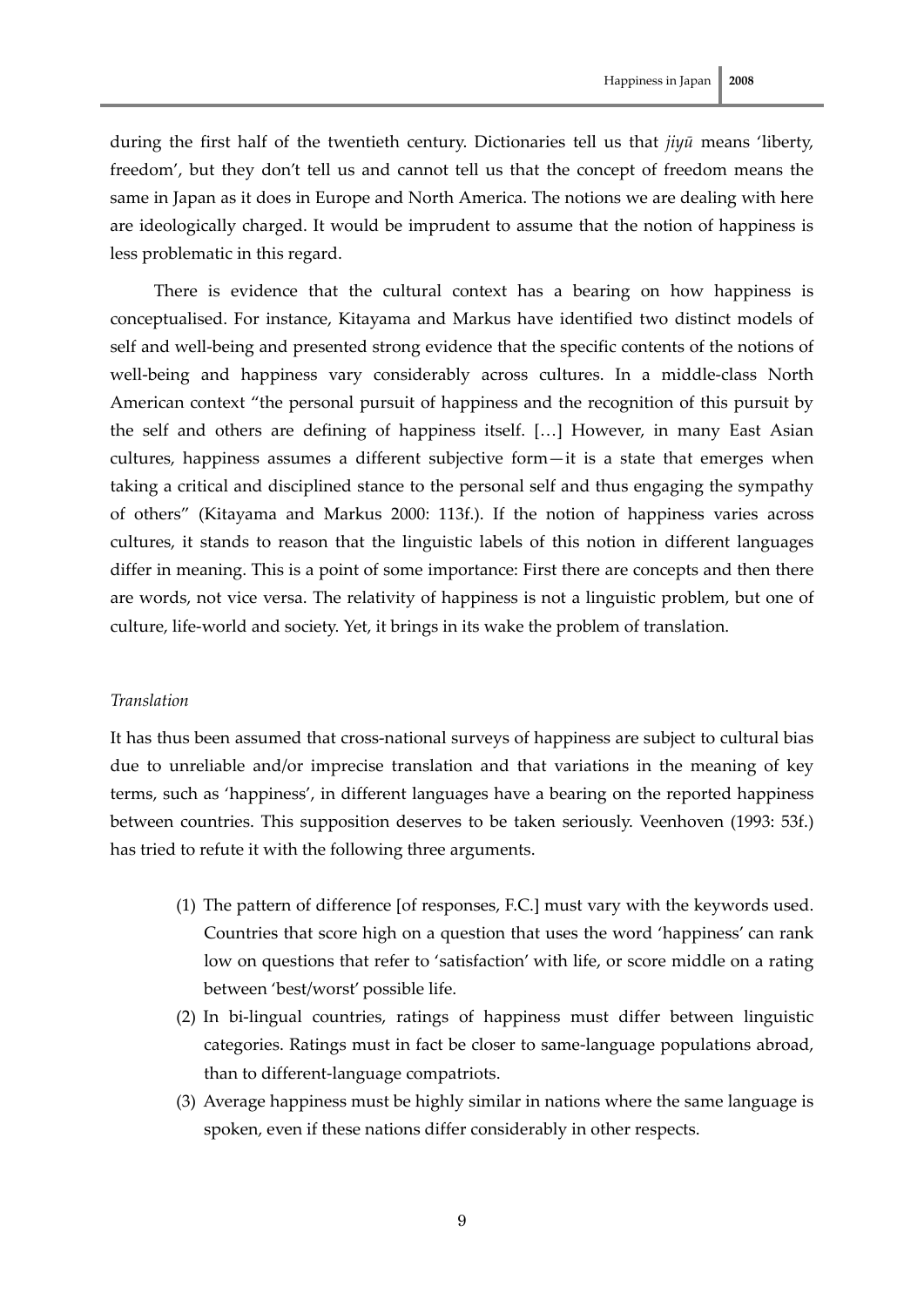For several reasons, these arguments are not conclusive. (1) is a non-sequitur because it confuses the logic of 'can' with the logic of 'must'. That different meanings of key terms can influence the results of a survey does not imply that they must do so, although the opposite is true, that is, 'must' implies 'can'. (2) is also defective because it suggests that language is the *only* variable that has a bearing on surveys that compare different countries, which is incongruous. Among the examples Veenhoven discusses are the two German states prior to their unification, suggesting that "if people are nevertheless about equally happy in these nations, language is likely to color their responses" (Veenhoven 1993: 54). In the event, Veenhoven commits the straw man fallacy by attacking a position nobody defends. No argument has ever been made to the effect that because people in different parts of the world

happen to speak the *same* language they have a tendency to report a similar level of happiness. Clearly other factors can have a stronger impact. The possibility of *different* languages having an effect on survey results is confused with a very different claim, namely that the *same* language guarantees similar results. (3) testifies to the same logical error: That different results in self‐reported happiness of two groups can be explained in part by the fact that they are speaking different languages in no way implies that speaking the same language is a sufficient condition for two groups to report identical or similar results.

The three arguments against a language-induced bias in cross-national happiness surveys are logically fallacious. Another serious flaw of Veenhoven's line of reasoning is that all of the examples he considers are European languages, languages, that is, that are genetically cognate, share a significant part of their lexicon and have evolved for centuries in the same cultural sphere. Testing languages of non Indo‐European stock would certainly be more meaningful. For example, Manabe (2005: 25) points out that in the World Values Survey 1989‐1992, the English term *happy* was translated as *gaoxing* ('enjoyment') in Chinese "which is significantly different in meaning." The Chinese semantic field of happiness, joy, pleasure, well-being, etc. can be expected to be structured differently from the English, for both genetic and cultural reasons.

However, this raises the question of the independence of language as a variable. Language is part of the cultural system, which is not to say that the same language couldn't be used in different cultural settings. But, then, under such circumstances, it usually does not remain quite the same language, as, for example, indigenized forms of English in Asia and Africa attest. Whether and to what extent language can be controlled as an intervening factor of cross‐national, or rather, cross‐linguistic surveys is a question requiring further study.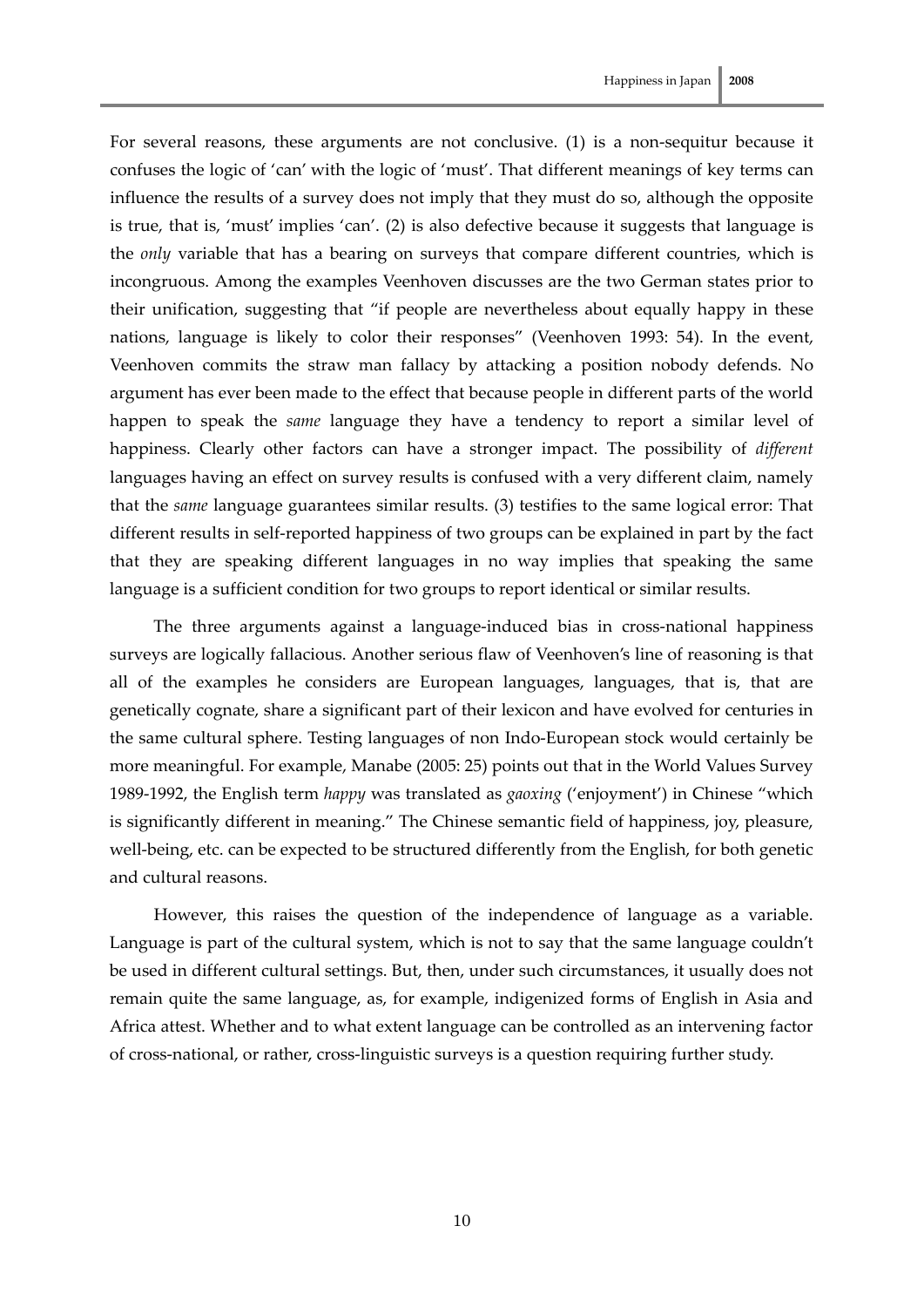## *Japanese 'happiness'*

The Japanese word most commonly used to translate 'happiness' is *shiawase*, but it is by no means the only one. Here are some dictionary definitions of the term. The etymological dictionary "Nihongo Kaidoku Jiten" (Tokyo: Tōyō Shuppan, 2006) gives four meanings of *shiawase*, as follows:

*kōun* 'good fortune' *okotoba* 'what you say' *meguriawase* 'meet again by chance' *shiuchi* 'treatment'

The historical dictionary, "Nichijōgo no Imi Henka Jiten" (Tokyo: Tokyodo Shuppan, 2003), explains *shiawase* as 'bringing things together' elaborating that the word has been in use in the sense of 'the turn of events' since the Muromachi Period (1333‐1573 CE). And the etymological "Nihongogen Daijiten" (Tokyo: Shogakukan, 1995) gives 'fate' as the central meaning, emphasizing the fact that in former times the meaning of *shiawase* could be positive or negative, whereas at present it conveys only the positive sense of 'happening'. The common element of these definitions is the coincidental nature of the cause of the circumstances or state of mind referred to.

Other words for happiness include *sachi* and *fuku*. According to the "Nihongogen Daijiten" *sachi* occurs already in the *Kojiki* ("Record of Ancient Matters") of 712 CE where it denotes 'plentiful harvest (of the fruits of the land and the sea)'. Its meaning was hence extended to 'welfare, good luck', highlighting the utilitarian sense of 'well‐being'. *Sachi* is a word of Japanese origin rooted in rural culture. By contrast, *kōfuku*, which also means 'happiness', is a compound consisting of the two Sino‐Japanese morphemes *kō* 'lucky' and *fuku* 'fortune, good luck' which according to the "Daijisen" dictionary (Tokyo: Shogakukan, 1998) means 'without complaint or discontent', in other words, the happiness of contentedness. This term, like the Sino‐Japanese stratum in the Japanese lexicon generally, is more formal than *shiawase* and *sachi*, bearing connotations with Buddhism. *Fuku* suggests abundance given by Heaven. The Kōfukuji is a famous temple in Nara, and the Chinese character for *fuku* commonly appears on temples and on amulets sold there. In the written language the semantic connection between the terms discussed above is very apparent, since *shiawase* and *sachi* are written with the same Chinese character which also stands for *kō* in *kōfuku*.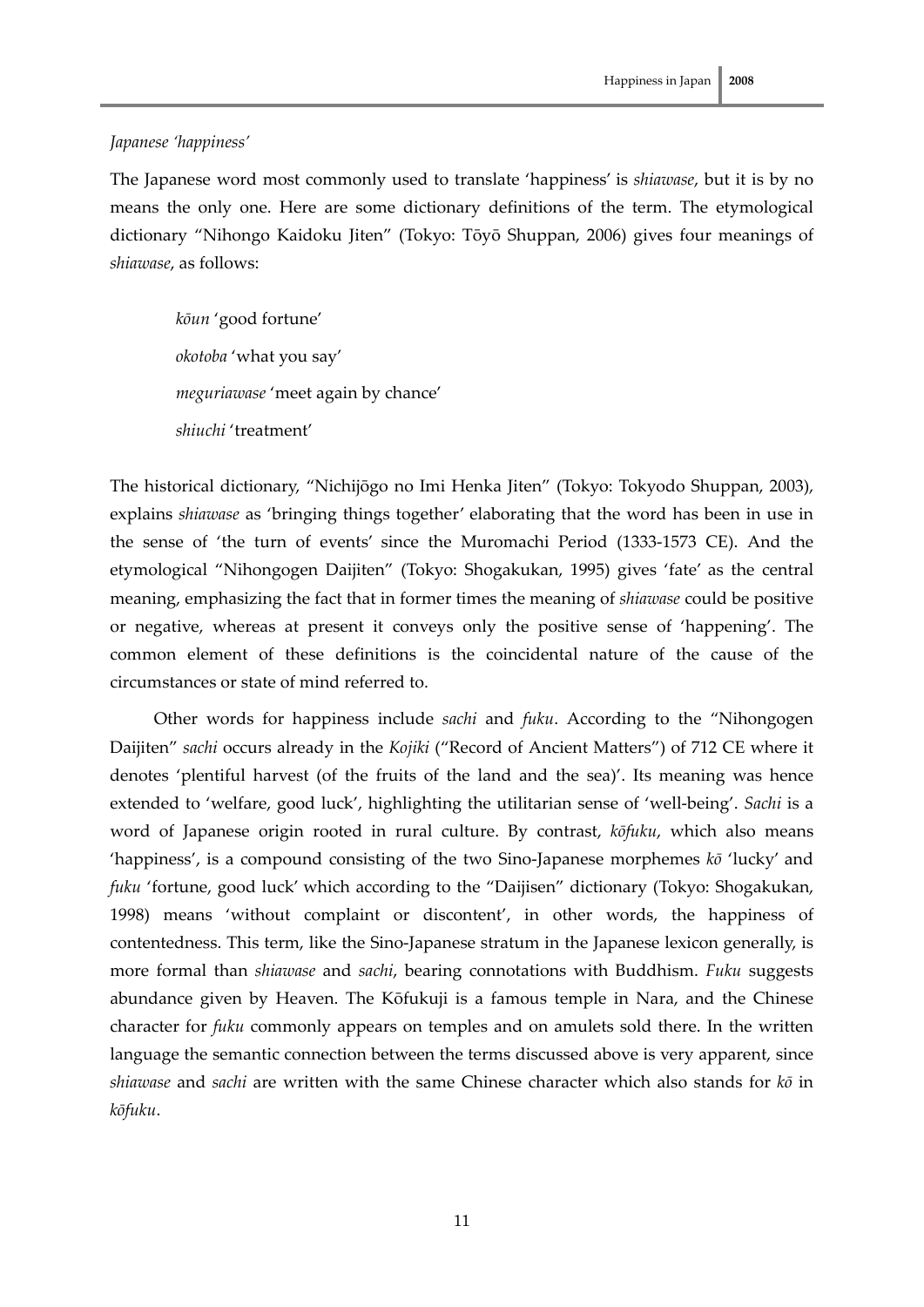| Varieties of "happiness" |             |                                 |
|--------------------------|-------------|---------------------------------|
|                          | Reading     | Original meaning                |
| 幸運、好運                    | kōun        | luck, fortune                   |
| お言葉                      | okotoba     | what you say                    |
| 巡り合わせ                    | meguriawase | to meet again by chance         |
| しうち                      | shiuchi     | treatment                       |
| 幸せ、仕合わせ                  | shiawase    | bringing things together        |
| 幸                        | sachi       | fortune, happiness              |
| 福                        | fuku        | without complaint, good fortune |
| 幸福                       | kōfuku      | abundance, bliss, joy           |
|                          |             |                                 |

Without going into philological details, it should be obvious that the Japanese semantic field centred upon the concept of 'happiness' differs in characteristic ways from its counterpart in European languages. At present, *shiawase* is the standard term to translate "happiness" which, however, interacts with other terms in subtle ways. Among these terms, not mentioned above, is also *happī* as a loanword which has come to occupy a prominent place in commerce and has also entered everyday language. The fact that a western loanword has invaded this semantic field suggests that certain aspects of the concept are not covered by customary words. Another reason why the Japanese semantic field of 'happiness' differs from European languages has to do with the fact that the relationship between spoken and written language in Japanese differs substantially from alphabetically written languages. This is of some importance because surveys are commonly administered in written form. Of course, I do not intend to say that translation is impossible; it most certainly isn't. However, successful translation does not rely on one‐to‐one lexical correspondence, but on conceptual equivalence in context. The problem of potential measurement artefacts caused by inadequate translation has not been solved once and for all.

# *Methodological difficulties*

The specific difficulty with comparative research lies in the important role played by key terms as stimulus items (Sasaki, Suzuki 2002: 46f.). Happiness research wants to assess happiness across nations by means of empirical methods. In view of the translation problems concerning stimulus items touched upon above, more recent studies use the term "subjective well-being" (SWB) rather than "happiness", assuming that questions about SWB are less prone to cultural bias than those about happiness. Thus, "happiness," "bonheur," "fortuna,"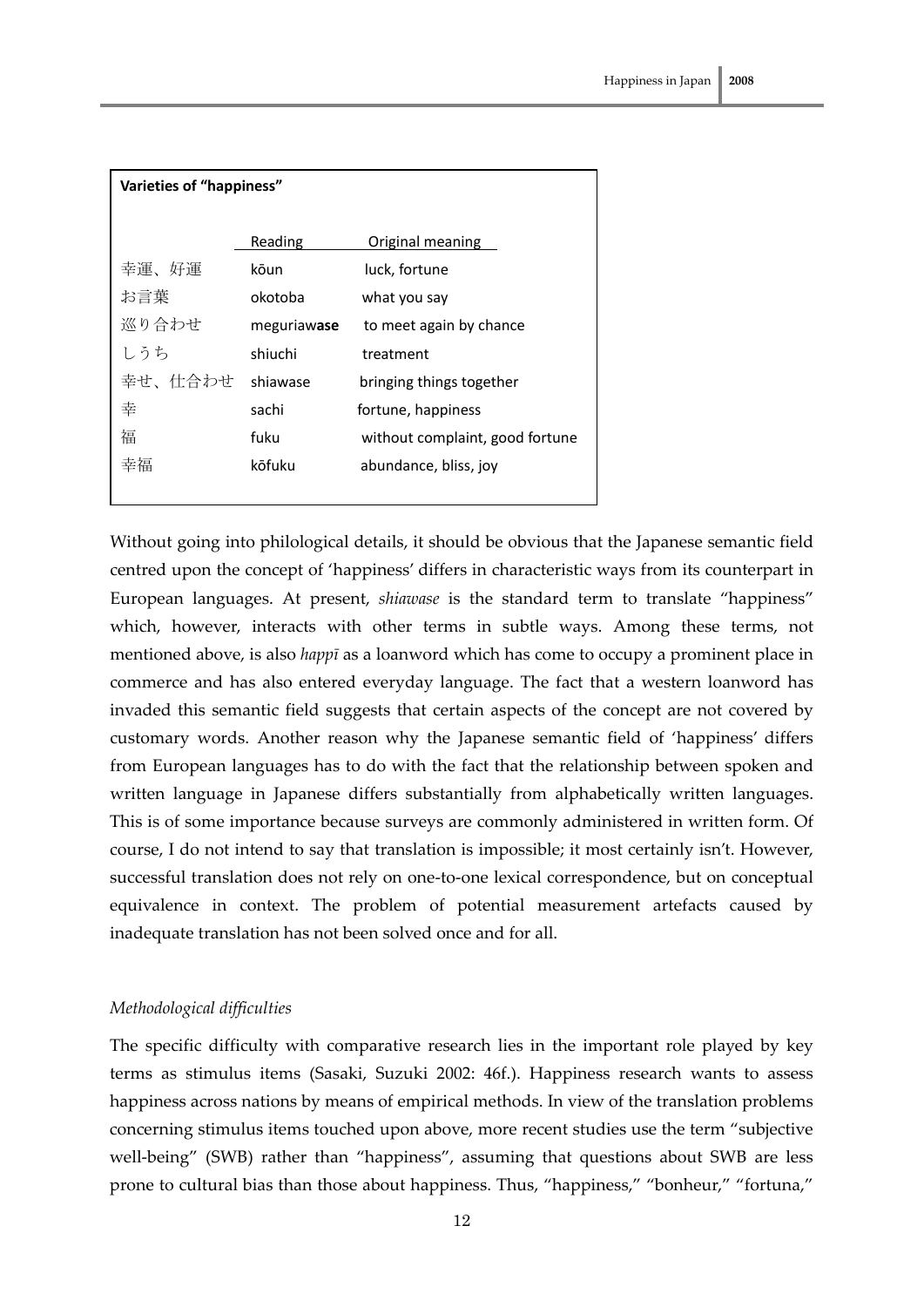"shiawase, etc. are thought to signify culture specific forms of life‐satisfaction, whereas SWB encompasses the smallest cross‐cultural denominator or culturally neutral concept thereof. In order to assess subjective well‐being, scale references and dimensions must be defined along which the subjects put themselves. The measurement of subjective well-being and quality of life has been done in different ways, using different scales. In principle, the problem discussed in connection with the translation of "happiness" arises here, too. It does not go away by breaking down the concept of happiness into several composite elements, although these components are more manageable than a global concept such as 'happiness'. In this sense, what SWB‐research studies is not happiness, but the rating of a number of stimulus items relating to certain dimensions such as family, friends, health, level of education, job, financial security, political situation, as the case may be.

Among the most frequently employed and practical tools for measuring subjective evaluations is the Semantic Differential Scale which uses bipolar adjectives (e.g., good vs. bad, right vs. wrong). But bipolarity has its limits which become particularly apparent in translation. The influence of survey-effect on the quality of data is well-known for single‐nation studies with a single language. These problems are compounded when generalizations across cultures involving different languages are sought.

Identifying and defining the cultural and social variables that are good predictors of subjective well-being in a given society is another methodological difficulty that must be kept in mind. At the same time, defining a culture in terms of features generally thought to distinguish one from another bears the risk of over-generalization or anachronistic generalization. For example, the individualism‐collectivism opposition is widely considered to distinguish societies prioritizing, respectively, personal goals and group goals. Japan has long been considered a paradigm example of collectivism where members of groups are interdependent and group norms have precedence over individual desires. However, while collectivist attitudes may still be determinants of behaviour and social relationships, it would be anachronistic to describe present‐day Japan as a collectivist society.

Measuring happiness or subjective well‐being by means of questionnaire surveys is a multifaceted undertaking. The problems of translation, stimulus equivalence and culture classification involve complexities that defy simple solutions. At this point, it is not clear whether meaningful comparisons of happiness across nations based on empirical surveys are possible without bias and artefacts. We should not take this to mean that research on happiness is a futile undertaking and that the said problems are insurmountable in principle. But awareness of these problems is essential if more than superficial insight is to be derived from the many cross-national surveys on subjective well-being and quality of life that have been conducted in the course of the past decades. Happiness is not something that is invariable. The universal nucleus of that which makes people happy, if any, seems to be hard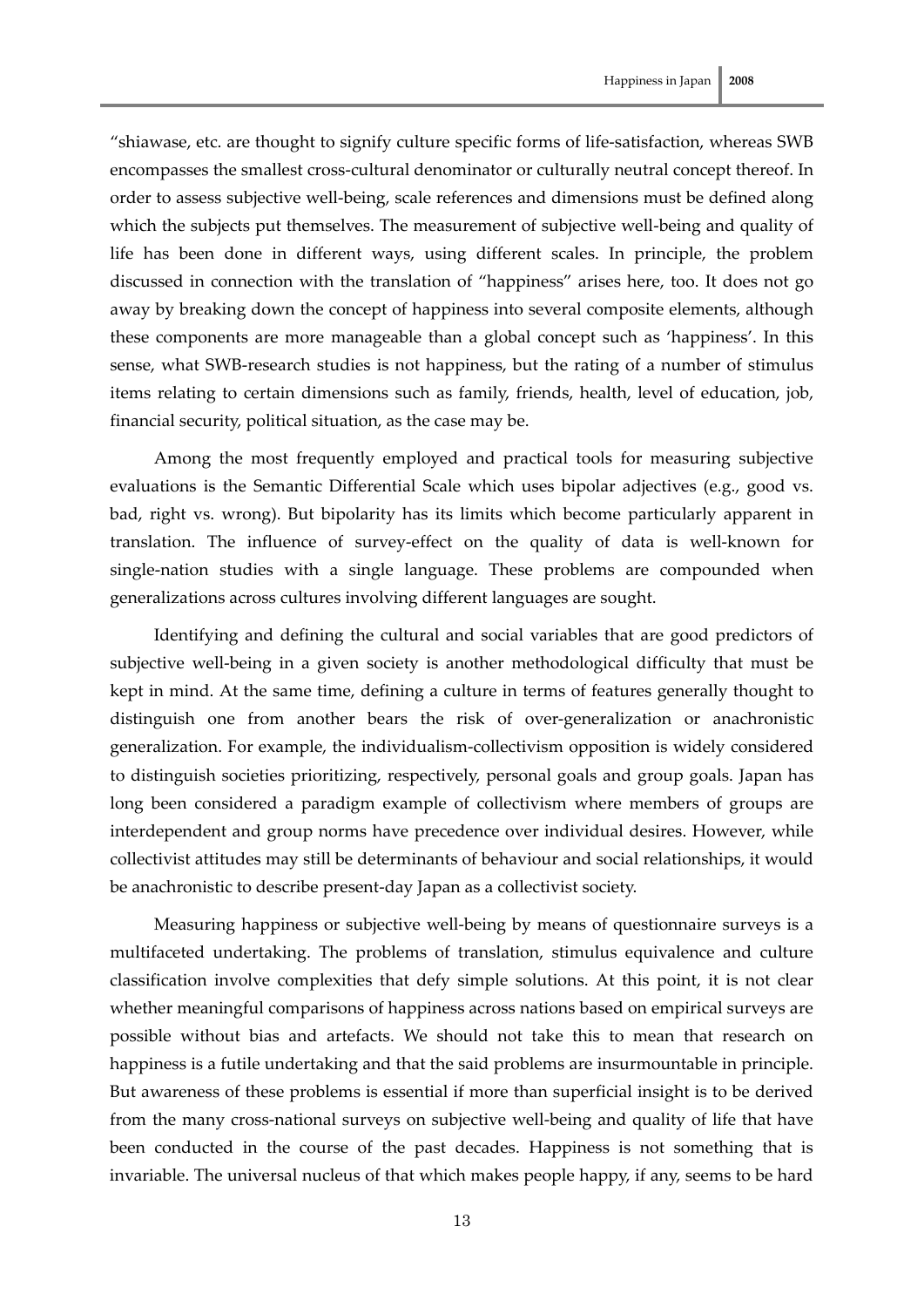to separate from the ideological shell in which it is couched at any time at a given place. It is against this backdrop that I want to discuss happiness research in and about Japan in this paper. In addition to quantitative research, qualitative reflections about happiness are also taken into consideration.

# *Happiness in Japan*

The three intellectual influences on ordering life in pre-modern Japan, Buddhism, Neo‐Confucianism and Daoism, are not overly concerned with happiness. Buddhism teaches moderation, the middle way, the avoidance of extremes as the most promising path to a good life. That the pursuit of material riches will not lead to happiness is a matter of course to Buddhist thinking. The Neo‐Confucian order which was predominant during the two and a half centuries of Tokugawa rule does not conceptualize social relations in terms of maximising individual happiness, but rather in terms of harmony and the integration of individuals into the social body. The purpose is peace on the level of government and self-cultivation on that of the individual. Those concerned with accumulating wealth, the merchant class, occupy the bottom rung of the hierarchy of social repute. Daoism focuses on nature emphasising the importance of recognizing and accepting the reality that we cannot control. Like Confucianism it emphasises self‐cultivation and holds that the properly cultivated individual mirrors, and conforms to, the natural order of things.

When Japan was confronted increasingly with the superior technology of the Western imperialist powers, specifically with American gunboats, around the middle of the nineteenth century, and the Tokugawa state crumbled, the intellectual elite were looking for new directions. Conforming to the "natural order of things" could not prepare them for meeting the challenges of Western imperialism. Learning from the West was the more promising option. To many intellectuals this meant not just technology, but also a revision of the moral foundations of society.

Nishi Amane (1829‐1897), one of the foremost thinkers of his day, was a leading advocate of remodelling Japan on the image of the West. Hailing from a samurai family, he was trained as a Confucian scholar, but was inspired by the practical social thinking of Neo‐Confucian heretic Ogyū Sorai (1666‐1728) and subsequently devoted himself to learning about the West. Ogyū Sorai (1973) takes up the old Confucian notion of "the rectification of names" and presents his critique of Neo‐Confucian social ethics in the form of a philosophical dictionary, the *Benmei* (Distinguishing Names) which offers a reinterpretation of 34 key notions of Confucianism such as 'the way', 'virtue', 'humanness', 'wisdom', 'empathy', 'sincerity', 'goodness', 'the mean', 'harmony', and 'rectification', among others. In passing we may note that it does not include any concept that comes even close to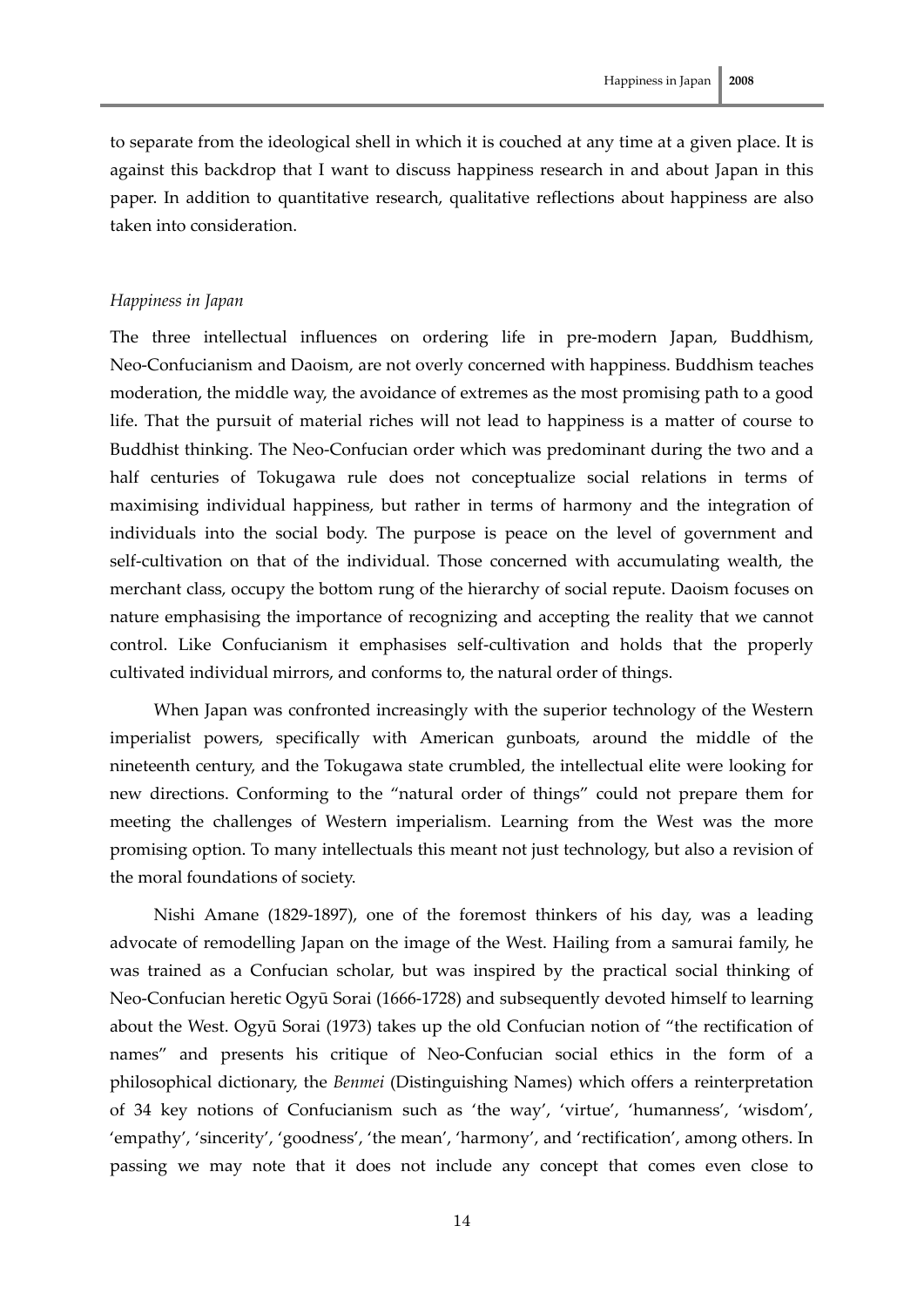'happiness', which can be taken as another indication that individual happiness was not a focus of Confucian ethics. Like other Meiji intellectuals, Nishi (1875 [1976]) set out to change that. As an alternative to what in his view were the outdated principles of Confucian morality, i.e., humility, generosity, humbleness, modesty, unselfishness, and lack of desire, he posited "The three human treasures" (*Jinsei sanpōsetu*), his reading of John Stuart Mill's social

utilitarianism. At the time, Mill's "On Liberty" (*Jiyū no ri*) had been translated by Nakamura Masanao a couple of years earlier, and Nishi himself was working on the translation of Mill's "Utilitarianism" (*Rigaku*).

The three treasures which Nishi advocated as the foundation of a modern morality were health, wisdom and wealth. These were not objectives of and by themselves, but the means for reaching the higher objective "of the most great happiness" (Nishi 1976: 462). For translating "happiness" Nishi uses the Chinese characters *fuku‐shi*, "welfare" which, however he glosses as *happinisu*, evidently for lack of a more suitable term. As a prolific translator Nishi created many new terms on the basis of Sino‐Japanese morphemes to convey Western concepts, including, for instance, *tetsugaku* "philosophy", *genshō* "phenomenon", and *shinrigaku* "psychology". His interpretation of "happiness" in the utilitarian rather than hedonic sense apparently was such that he did not deem any of the traditional terms for happiness, such as *kōfuku* or *shiawase* appropriate, using *fukushi* throughout the *sanpōsetu* essay. In it he makes a case at length for the social benefits of pursuing individual gain, trying to pre‐empt his Confucian critics who were likely to argue that people would not "differ from gamblers and rickshawmen if they want strong arms, sharp intellects, and money" (Nishi 1976: 463). Nishi Amane cannot claim credit for Japan's collective turn to pursuing precisely these goods[9](#page-29-1), but his essay on "the three human treasures" undoubtedly marks an ideological sea change from the social values of Confucianism to those of Western "civilization and enlightenment" (*bummei‐ kaika*), the reformers'rallying cry of his day.

Ever since, the Japanese have devoted themselves to acquiring the "three treasures" of strong arms, sharp intellects, and money, with vigour and undeniable success. Whether this has brought them closer to the higher goal of happiness remains an open question, but few would deny that the quest for happiness is recognized as a legitimate pursuit, if not a social duty, in present‐day Japan. The Meiji reformers may not have brought happiness to Japan, but they did bring the ideology of pursuing happiness in the sense of social utilitarianism that informs and accompanies the capitalist order which Japan then appropriated for itself. In is worth noting in passing that Nishi's glossed term *fukushi* is still being used, side by side with *shiawase* and other terms today when happiness and well-being are discussed in Japanese.

*Promise or duty?*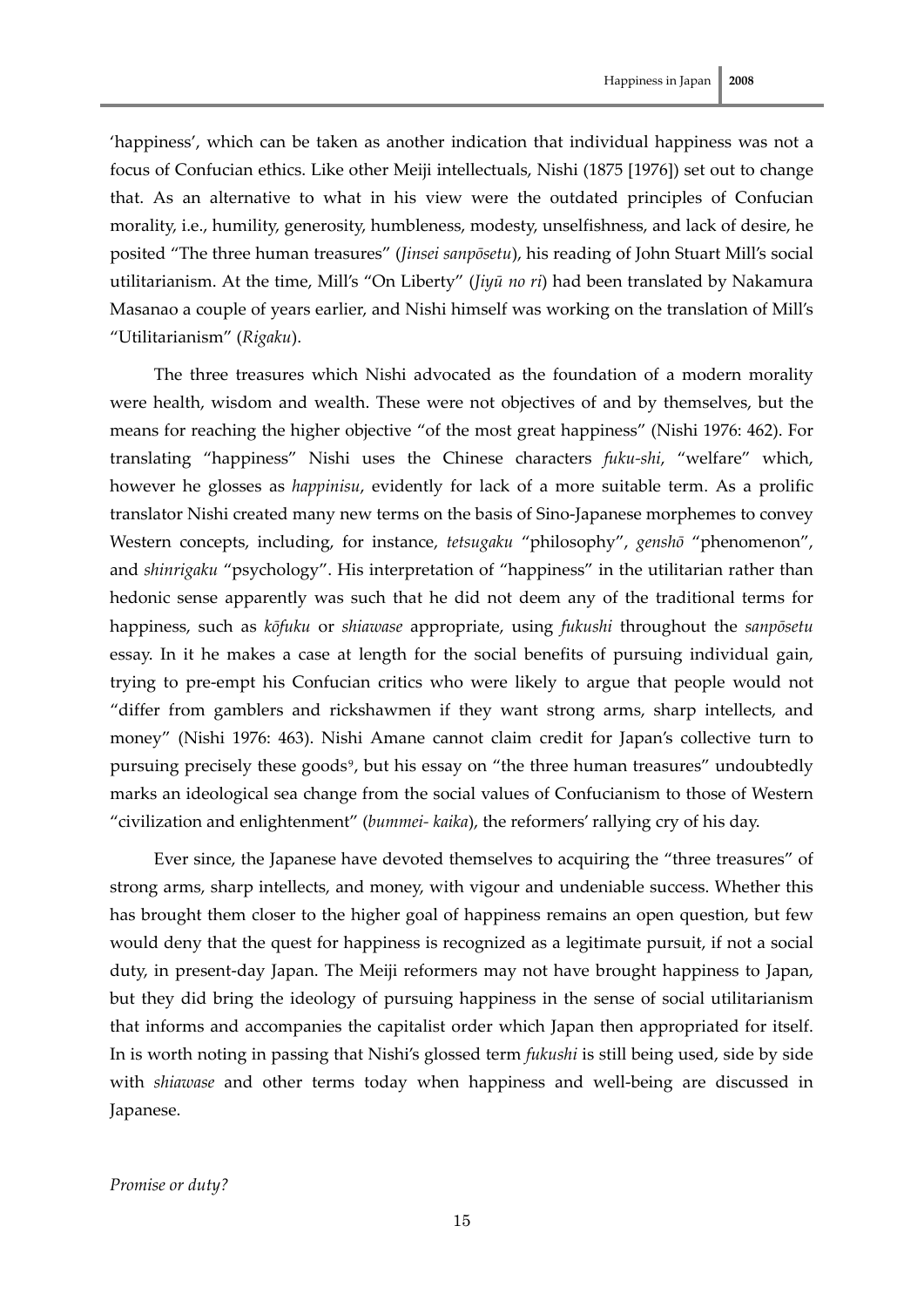Arguably, the Confucian heritage of social ethics has not been completely eradicated, but it has been sidelined no longer serving as the principal reference plain for the social discourse on ethical issues. Little remains, notably, of the disdain for commerce, while the unjustified belief that a higher income will make them happier is as widespread in Japan as in any advanced industrialized country. Evidence that in contemporary Japanese society "happiness" has become a major concern is not far to seek.

The Asahi Shimbun of 16 August 2005, carries a discussion between writer Shinya Fujiwara and sociologist Munekesu Mita entitled "Reflections on 60 years after the war in key words." The first word listed is *kōfuku*, "happiness". In it Fujiwara singles out the 1960s as the period when the masses experienced a sense of happiness. He states:

"While it used to be the case that the crises of capitalism could only be avoided by creating demand through war or public works, consumer capitalism stimulates demand by means of advertisement and information. The satisfaction of the masses and economic prosperity come to match. During this time [the 1960s, F.C.], a system came to be established in Japan which might be called 'Happy Capitalism' (*kōfuku shihonshugi*)."

After years of deprivation during and after the war, the Japanese were ready to consume beyond the level of bare subsistence, ready to enjoy consumption, and ready to embrace the ideology of Happy Capitalism.

The generation of those who experienced both almost incessant economic growth and steady improvement of their personal circumstances throughout their working life are well-disposed to the ideas that possessions and accumulation of wealth are important for their satisfaction and that a market economy maximises well‐being. The baby‐boomers, born between 1946 and 1949, constitute a significant part of this generation. They reinvented Japan after defeat and the frugal post‐war years, turning it into a consumer paradise (Clammer 1997, Garon, Maclachlan 2006). For many of them economic growth meant leaving poverty behind and reaching a level of material comfort. When they started to go into retirement, an NHK TV programme aired 8 January 2007, asked a representative sample of one thousand members of this generation to epitomize their life in one Chinese character. The three most frequently given characters were, in this order, *raku* 'pleasure', *nin* 'endurance' and *kō* 'happiness'. Satisfaction with the good life outweighed discontent two to one. The subjects judged their life to be happy although they were not too concerned about happiness.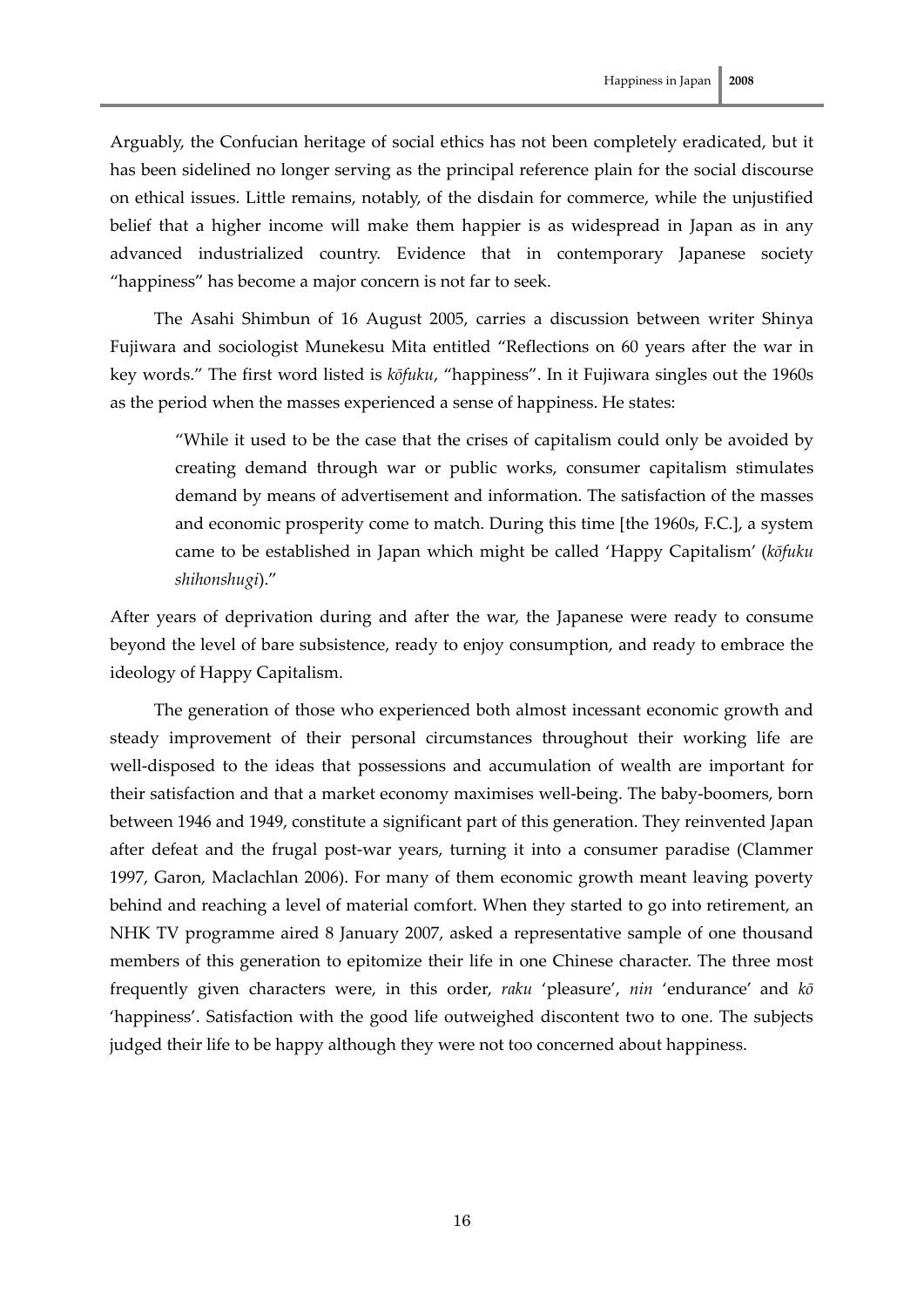

Figure 1. National Diet Library: Book titles including the word *shiawase* "happiness", 1945‐ 2007; n 2935

A search on the catalogue of Japan's National Diet Library for book titles including the word *shiawase* yields 2935 entries since 1945. Of these only 146 appeared between 1945 and 1979. During the 1980s, people became more interested in *shiawase*, witness 347 titles, and during the depressed 1990s the numbers really took off yielding 828 titles, to be all but doubled to 1614 titles during the first seven years of the new millennium when the Japanese society was in the grip of uncertainty in the wake of neoliberal labour market reforms and the happiness boom had come into full swing. Sorted for contents, these books are about love and marriage, spirit and mind, religion, women, and childbearing and child-raising, in this order of frequency. Another search, on the website of the Japan Book Publishers Association, Book.or.jp, produced parallel results, if more accentuated. Of the 1205 books with *shiawase* in the title just 34 were published prior to 1989, 192 in the 1990s, and 987 thereafter until 2007. As markets fail to produce what "Happy Capitalism" promises, the quest for happiness becomes more urgent, at least inasmuch as it finds expression in book publications. Riding the wave, several magazines and series brought out special issues on happiness, such as *Area*, "The Japanese want to be content: the elusive standard of individual happiness"  $10$ ; *Bungeishunju*, "The new discourse on bliss. What is real happiness?"[11](#page-29-1), and *Ajia Shinseiki 4*, "Happiness. Changing Lifestyles"[12](#page-29-1).

"What is real happiness?" is a question that every generation asks anew, which, however, seems more relevant at one time than another. In present-day Japan it has a high profile, suggesting that economic downturn elicits more attention to happiness, calling to the scene those who can offer counsel, real or imaginary, on the conquest of happiness. Increased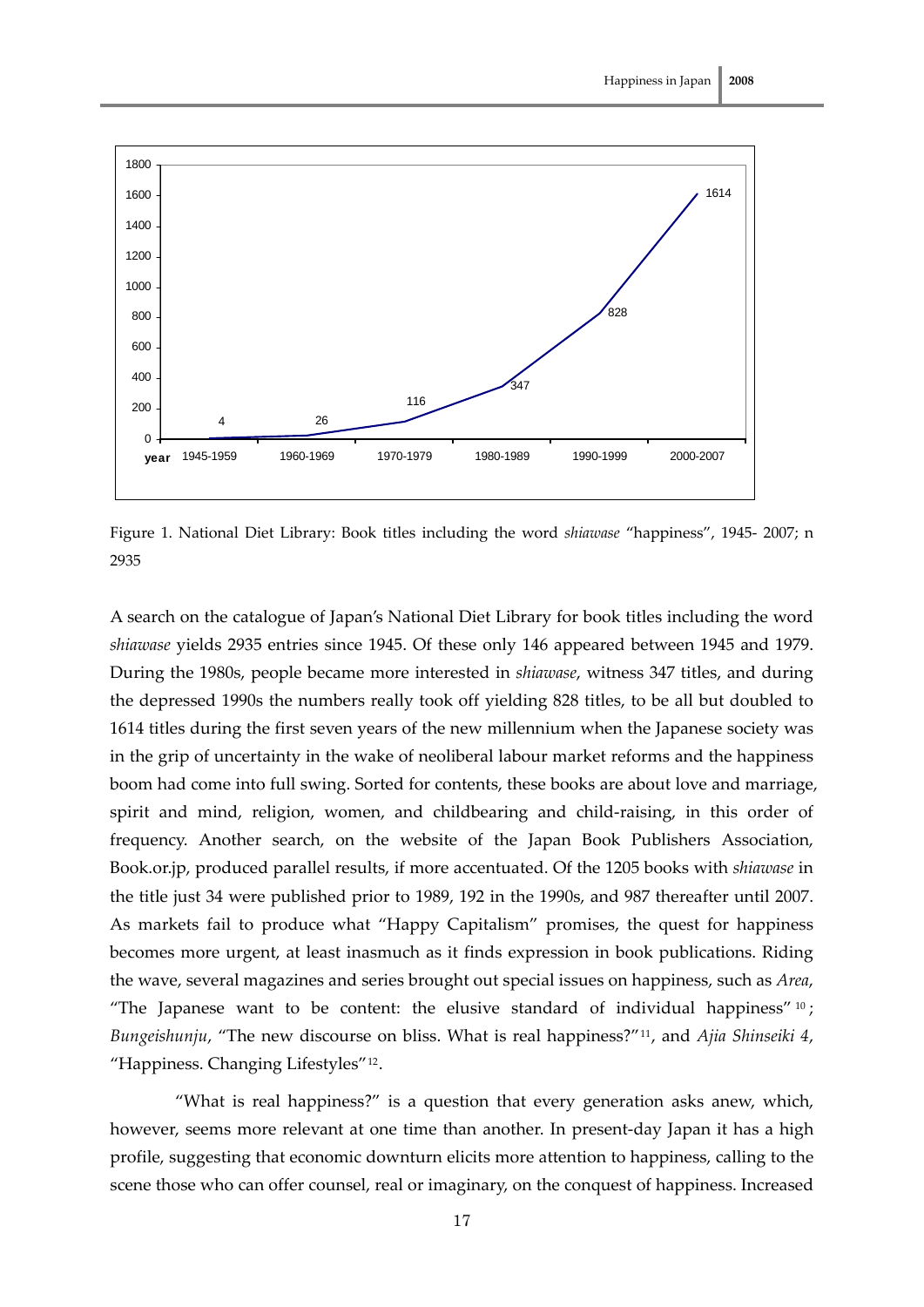income buys more happiness only up to a level of material care-freeness beyond which increments of happiness become negligible. However, economic downturns, even when from a very high level of affluence to what in comparison to poor countries is still a high level, do affect subjective well-being negatively (Lane 2000: 62). The explosion of publications about happiness is indicative, on one hand, of real hardship which has visited Japan as the "middle class society" of the post‐war decades was being replaced by the "gap society" with growing income disparities and a new underclass of the "working poor" (Gotō et al. 2007). On the other hand, it suggests a growing uneasiness with the system of globalized American‐style consumption as the main purpose in life, although the belief that purchasable things yield happiness is hard to abandon. It cannot be allowed to be superseded by complacency and an attitude to be content with what one has, because, in contradistinction to the production‐driven economy of the catch‐up decades after World War II, the economy of present‐day hyperaged Japan is increasingly driven by consumption. Seeking happiness through stimulating consumption has become an economic imperative, if not a national duty in Japan. An examination of TV adverts provides additional evidence for this tendency. A spot check search of the approximately 15.000 new TV adverts aired every year revealed that the occurrence of the word *shiawase* in writing doubled between 2001 and 2008 and in speech increased 1.5 fold.<sup>[13](#page-29-1)</sup>

# *Happiness politics*

The economy thrives on the promise of happiness by maximising personal gain. In view of the close links between government and business it is not surprising that the hedonic turn also resurfaced in post-war politics. A brief review of the concept of happiness in Japanese political discourse may serve as an introduction to the context.

"Happiness for one, happiness for all," such is the refrain of *Warera*, 'We', the song of the Liberal Democratic Party (LDP). The tune is reminiscent of a martial song, the lyrics are as follows.

1

We are living in our country We are building our freedom Our eyes riveted on the passage of time Opening up a road from today to tomorrow Happiness for one, happiness for all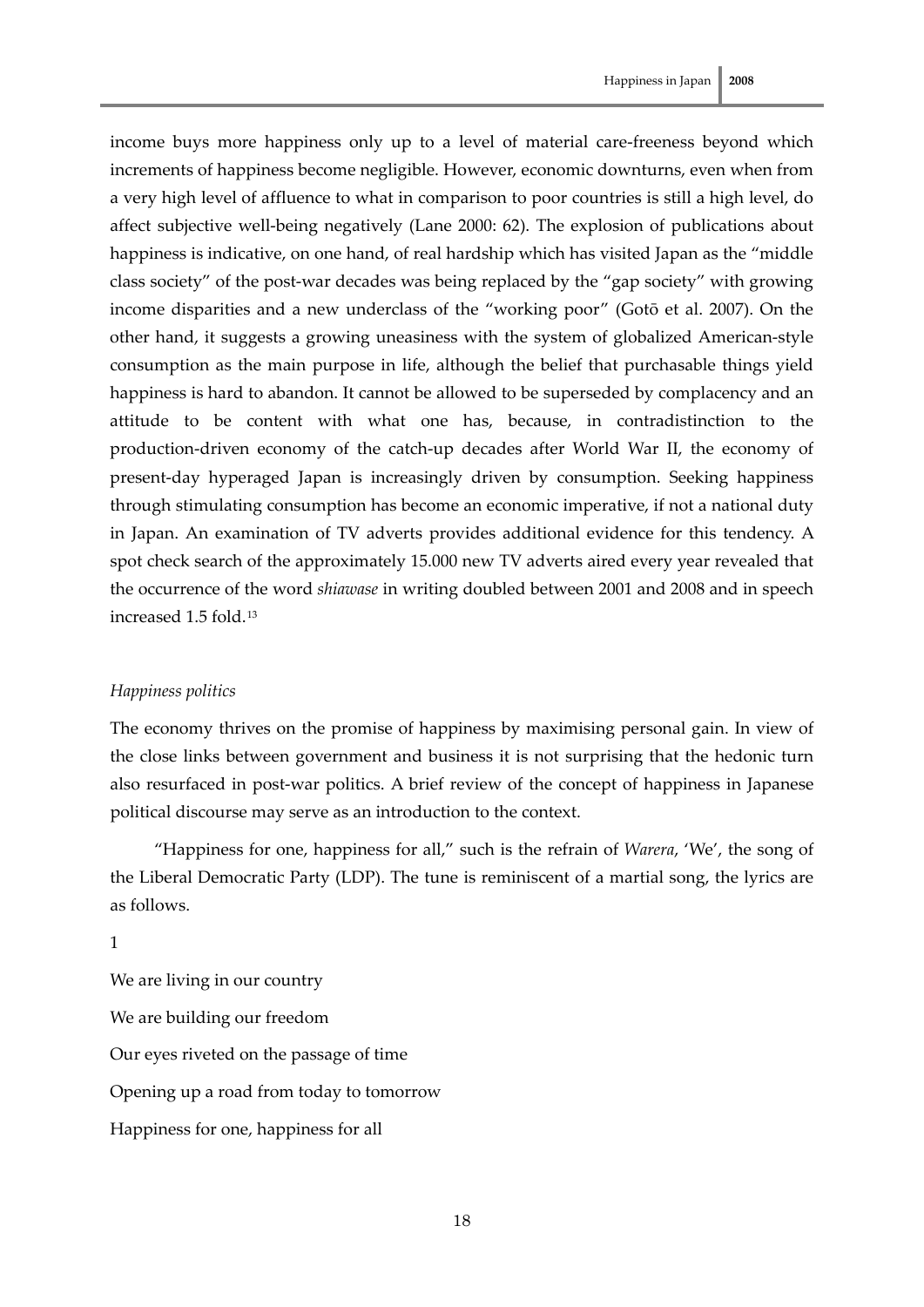# 2

To our beloved children We shall hand down our spirit And bequeath our ancient culture Let us engrave this day in our minds Happiness for one, happiness for all 3 Our mountains and our sea Our treasures and our lives Shining bright on the face of the earth Let us preserve peace in the world without fail Happiness for one, happiness for all Happiness for all<sup>[14](#page-29-1)</sup>

The song is void of any political message other than a pledge of happiness, if that can count as one. The LDP is well‐known for eschewing specific political commitments that might get in the way of adjusting the government agenda to the demands of the day, but "happiness for one and happiness for all" is a goal that is not difficult to subscribe to for anyone. Other political parties have issued similar pronouncements on various occasions. For instance, the President of the Democratic Party of Japan (DPJ), Ichiro Ozawa, identifies the search for happiness as the very raison d'être of politics. In a 2006 TV commercial stressing the importance of every‐day life, he states: "The purpose of politics is to make people's lives affluent and happy."[15](#page-29-2)

The New Komeito which has the backing of the Buddhist lay association Soka Gakkai, has variously employed the theme of happiness in connection with its policies. For instance, in a TV debate of 23 January 2006, the head of the party's Political Affairs Research Committee, Yoshihisa Inoue, calls on the government to "pull the breaks on widening social disparities in the interest of the happiness of the people".[16](#page-29-2) And according to a campaign speech by Representative Takanori Kanzaki of 20 February 2006, the New Komeito is "the party that most seriously thinks about the happiness of the people."[17](#page-29-2)

Yet, Social Democrats and Communists have no lesser claim to providing happiness to the people. At its tenth regular national party convention on 2 November 2006, the Social Democratic Party (Shamintō) declared, "we want to build a society where the yardstick is not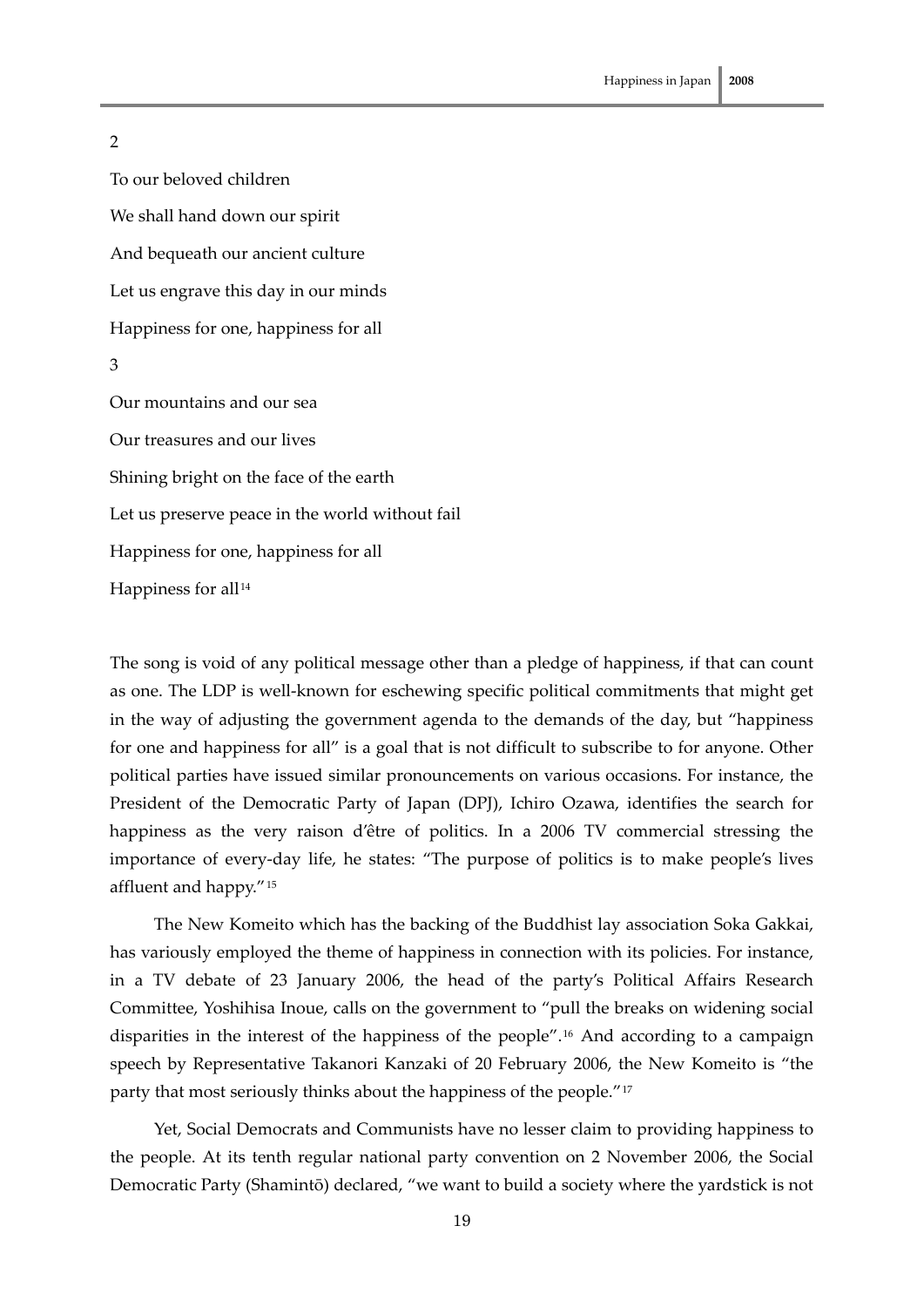'being a winner or a loser' but 'being happy or not.'"[18](#page-29-3) And the Japanese Communist Party issued a statement prior to the Upper House elections of 2007 disparaging inequality, widening social gaps and cut-throat competition and promising that it would pursue a "policy designed to provide everyone the opportunity to be happy".<sup>[19](#page-30-0)</sup>

All political parties invoke happiness in connection with specific policy fields such as education and elderly care, but the LDP, which has dominated Japanese politics since its founding in 1955, has been most explicit. At a May Day rally of the Japanese Trade Union Federation RENGO in 2001, Prime Minister Junichiro Koizumi declared: "What is most important is bringing the greatest happiness to the greatest number."[20](#page-30-0) The wording is emblematic of the neo-liberal creed to which Koizumi committed his government and to which large parts of the LDP continue to adhere. It clearly shows that social utilitarianism is by no means out of fashion.

Has the party delivered on its promise? The LDP has been extremely successful in terms of staying in power, but has its prolonged rule brought happiness to Japan? There seems to be wide agreement across the Japanese party spectrum that bringing happiness to the people is what governments should do. It is basically with claims of how to increase happiness that parties compete for voters, an indication that even the critics of the capitalist order of society by and large accept the universe of discourse of Happy Capitalism. Yet, this order has produced its own discontents. Where Japan had excelled in the past, unwelcome developments are in evidence posing new challenges for government, business, and non‐state actors.

# *Discontents*

Since the depressed 1990s, economic insecurity has increased and the population reacts by expressing anxiety. 69.5 per cent of the respondents of a Cabinet Office survey across Japan in September 2007 said they were concerned or anxious about life, a record high.<sup>[21](#page-30-0)</sup> And there is reason to be concerned, because it is not a foregone conclusion that Japan will be able to maintain its high standard of living.

In recent years, educational standards have been on the decline. Extreme social withdrawal (*hikikomori*) of an unknown but large number of youths has become a recognized social problem that is indicative of a society with a less collectivist outlook than used to be the case. Crime rates have been rising generally, and, sad testimony to population ageing, among the elderly in particular. *Kaigo tsukare* or 'care‐giving fatigue' is the label under which an increasing number of crimes are reported in the press. Cases such as that of a 90 year-old Osaka man who strangled his bedridden wife<sup>[22](#page-30-0)</sup>, or the 89 year-old husband from Asahikawa, Hokkaido, who killed his demented spouse, on her request, as he said<sup>[23](#page-30-0)</sup>, are becoming more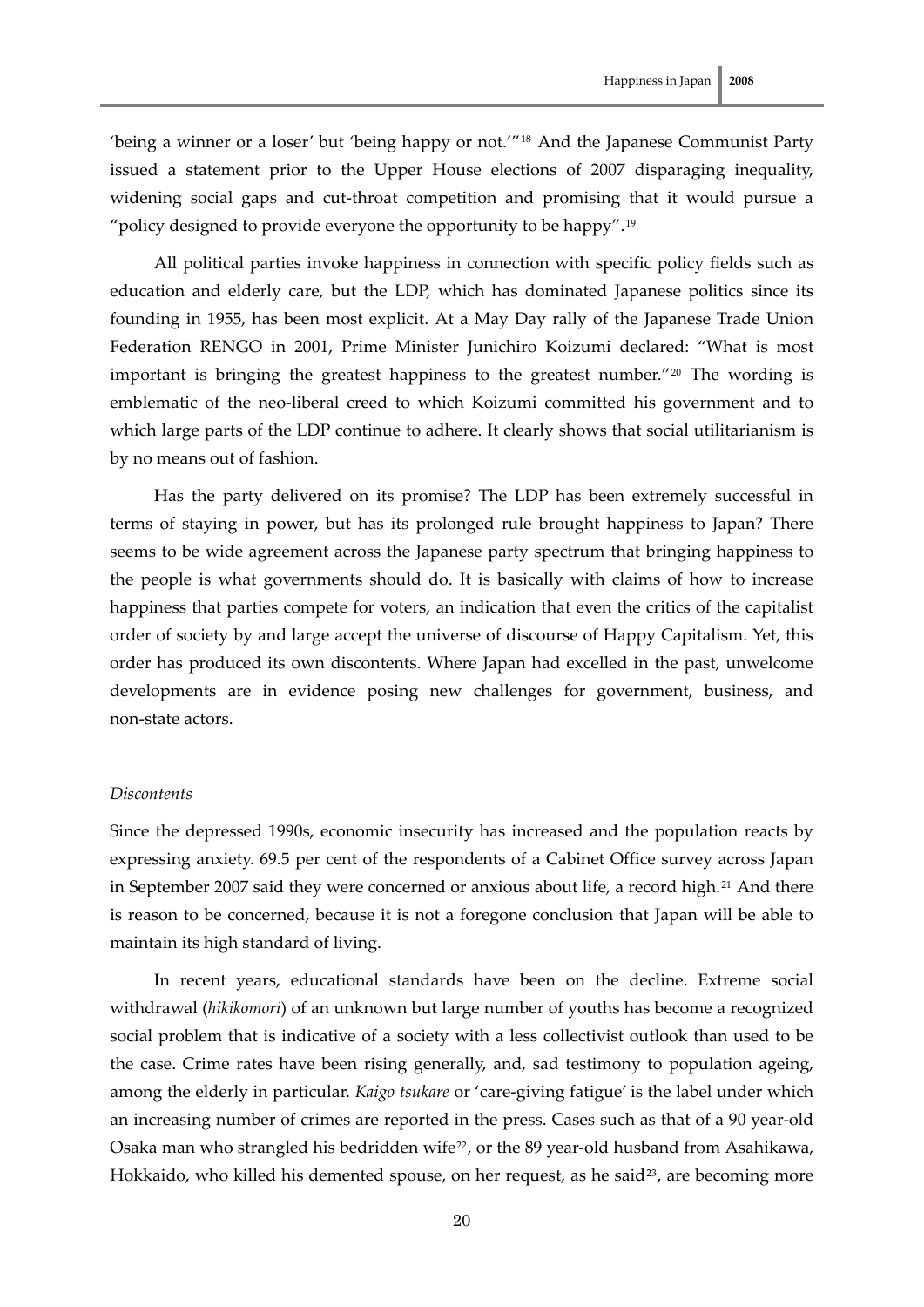common, as the age of both perpetrators and victims continues to rise. In many cases the question whether despair or mercy were behind these deeds remains unresolved, but that they represent one of the discontents produced by Happy Capitalism in the hyperaged society is obvious enough.

Another worrisome characteristic of Japanese society in the twenty‐first century is the growing incidence of clinical depression. According to an estimate by the Ministry of Health and Labour, clinical depression will rise from fourth rank in 2000 to second rank in 2020 of all diseases and thus become a major health care issue. This is of particular concern because depression is a major trigger of suicide. Suicide has many causes, social, economic and medical. No unified explanatory theory exists, and none will be suggested here. For present purposes suffice it to note that the hyperaged society as it presents itself at present is one with a suicide rate that is much higher than fifty years ago when the level of material comfort of virtually all Japanese was much lower (Ōmura 2006: 147f.). In international comparison Japan's suicide rate is in the higher range of industrialized countries.<sup>[24](#page-30-0)</sup> It is generally true that in rich countries suicide rates are higher than in less affluent ones. And the case has been made, for statistical reasons, that there is no tangible relationship between national levels of happiness and incidence of suicide (Veenhoven 1993, chapter 5). However, that increasing suicide rates are indicative of both a high degree of individualism and decreasing happiness in a society would seem hard to contest. What Japan's high incidence of suicide suggests is that two of its most striking accomplishments, longevity and affluence, do not guarantee happiness.

Further, the neo-liberal reforms of Japan's economy that were carried out in the name of the greatest happiness for the greatest number have lead to greater income disparities. Some measure of inequality is unavoidable in market economies and conducive to business activity, but the inequality in Japan has surpassed levels in most other OECD countries and the advent of poverty, that, some critics fear, in combination with the expensive education system will be reproduced (Tachibanaki 2006). This raises the question whether the happiness of a disadvantaged section of the population is being sacrificed at the altar of the evasive promises of Happy Capitalism.

Next, the division of labour between the sexes is being renegotiated. This is a consequence of a more individualistic lifestyle that has taken root in Japan, the increased need and desire of women to engage in gainful employment, and the declining ability and willingness of women to care for elderly parents and parents in law. However, although the government declared 2008 "year 1 of work‐life balance" and the Japan Business Federation (Keidanren) promotes work-life balance in the interest of achieving higher productivity<sup>[25](#page-30-0)</sup>, no new equilibrium has been found yet. Women have reacted to the shortcomings of Happy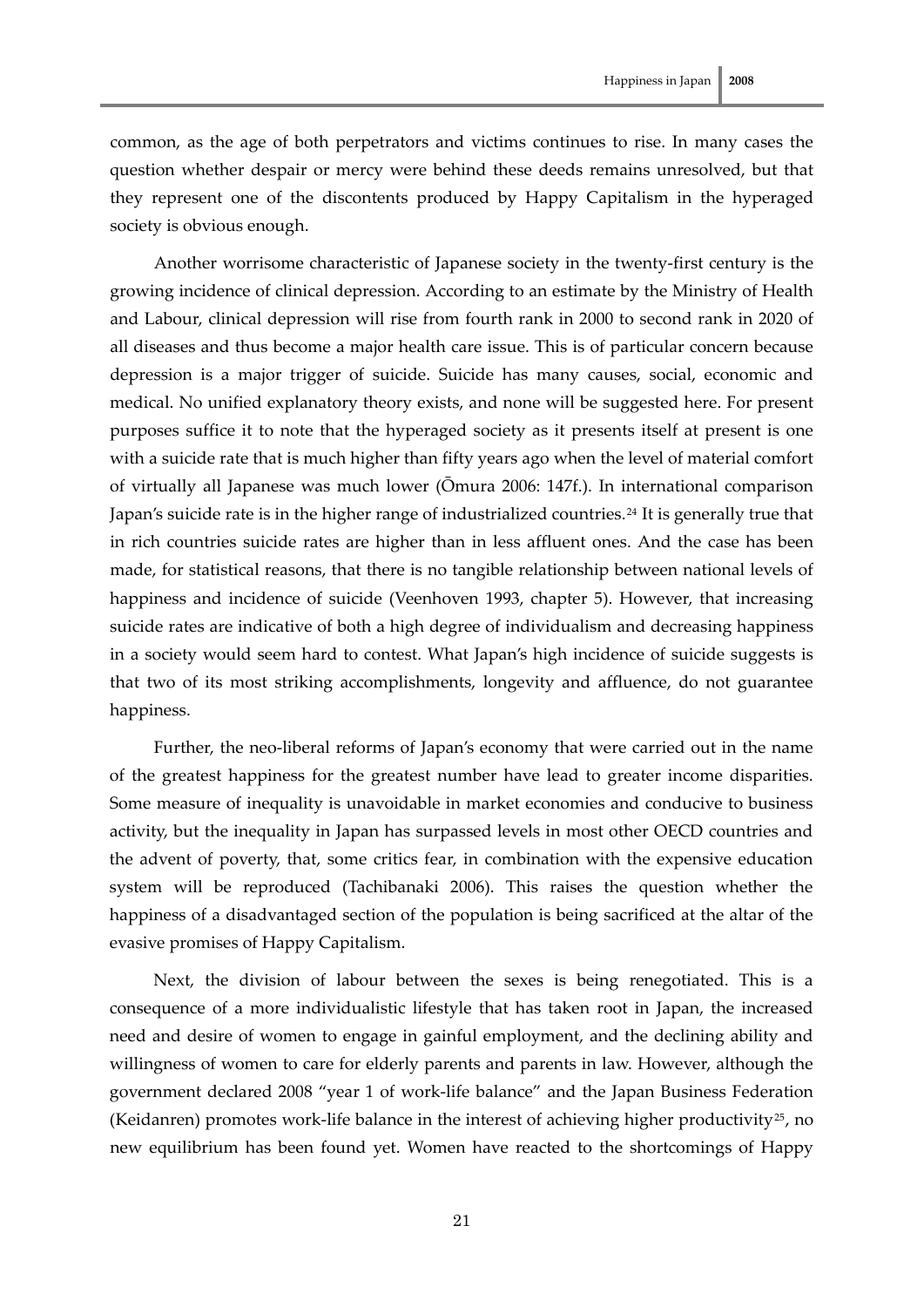Capitalism by not marrying or not having children; for all that is known about happiness, not a happy choice.

Perhaps the strongest expression of the discontents of Happy Capitalism in hyperaged Japan is the plummeting birth rate and the population decline it brings in its train. Historically, population decline is associated with catastrophes: war, epidemics, famine. That a society that is living in peace and affluence and enjoying the highest standard of public hygiene and health would enter a phase of negative population growth is unprecedented. There are, of course, good arguments that population decline is not a problem and may, indeed, be a boon: less congestion and environmental degrading; lower real‐estate prices; quality rather than quantity of education; more freedom from family duties and a wider choice of self‐realization, to mention but four areas where fewer people could be seen as holding the promise of improvement. Conversely, it is difficult to find compelling arguments why a nonviolent and apparently spontaneous reduction of the Japanese population should be considered a loss. However, the complexity of social life is such that it is illusory to identify a single cause of changed reproductive behaviour. We can only hope to understand the fertility decline of Japan (and other highly industrialized countries) if we see it as society's response to a variety of contingent forces, such as, technological innovation, improved health care and the population ageing it brought about, a shift from the production of goods to the production of knowledge, the globalization of markets, and ideological reorientations, among others. A comprehensive explanation as to what exactly the society reacts to by lowering the fertility rate is still elusive.

Yet, on a fundamental level, a population that fails to reproduce itself has no future and is hence less future‐oriented. More people have no descendents for whose future they feel responsible, while at the same time the concerns of those who are in need of help now and have only a few years to live are pushed to the foreground. It becomes more difficult to set the sights on the future which is uncertain under any circumstances. The confidence of being able to accomplish something and improve life for everyone, so characteristic of the post-war decades of reconstruction, is slipping away. At this time, Japan has no bold vision or long-term project other than to conserve what has been accomplished. Culturally, leaving descendents used to be one of the most important concerns linked to the family as the source and centre of happiness. Ancestor worship made the continuation of the family desirable, making it the locus of linking the past with the future. With the number of children per family declining and that of childless couples rising, this cultural tenet has evidently weakened. As a member of a family that is part of the stream of life flowing from the past to the future no longer is how an increasing number of Japanese conceive of their existence, which is more focussed on the present where fulfilment and happiness is sought in consumption.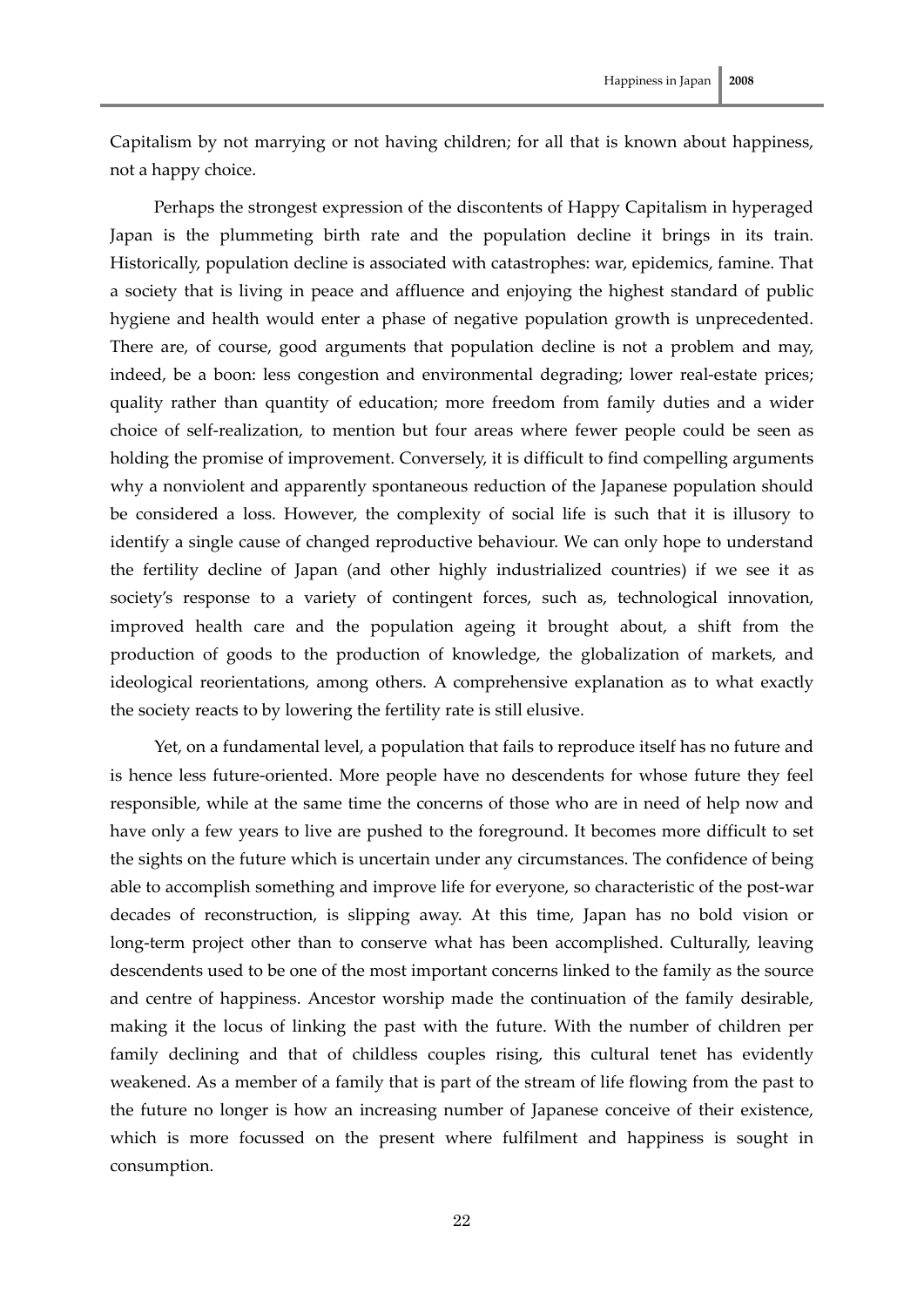# *A new discourse on happiness*

It is against this backdrop that a new critical discourse on happiness is taking shape in Japan. Representing a generation that put work above all else, Taichi Sakaiya (2001), former head of the Economic Planning Agency and a prolific writer who with his 1976 so-entitled novel coined the term *dankai no sedai* 'babyboom generation', speaks of a life full of uncertainties and challenges where happiness was elusive, something perennially "for tomorrow" which perhaps he will attain as his options become less with the onset of old age. Writer Kei'ichi Itō, looking at the backside of happiness, declares that "rather than how to be happy, I want to ponder the question of how to reduce unhappiness" (Itō 2001: 144). After a decade of recession and restructuring, unhappiness became a concern for many, for the project of "capitalism *as* culture," so called by the highly influential former minister of finance Eisuke Sakakibara (1993) lost some of its glamour during the 1990s. With bankruptcies, unemployment, crushing debts and rising suicide rates, consumer capitalism became the target of a plethora of critical essays. The ever-hungry consumer proved to be hollow inside and unable to offer any orientation when markets fail. Criticism directed against a lifestyle shaped by consumerism was voiced in many quarters. For instance, comedian and TV producer Masao Kimura (2006: 89) writes:

The 120 million Japanese belong to the richest eight per cent of the world population. There is data to the effect that Japan's food leftovers account for 25 per cent of all discarded food in the world. […] Although we have become such a wealthy and luxurious country, we keep looking for what is insufficient and still want things. It is not enough to live off the backs of poor countries and people. With such a lifestyle we can never attain happiness.

Philosopher Gen Kida (2001) observes that the words *kōfuku* and *shiawase* were not originally used in the contemporary sense of "happiness," which leads him to conclude that in former times the Japanese were not consciously seeking happiness. As the principal reason for this he identifies the spirit of Confucianism which emphasized a social order of harmony rather than individual psychological conditions. He moreover points out that, in contradistinction to the Western tradition where happiness is also conceived as a divine blessing, the Japanese have no religious associations with happiness. This conceptual distinction continues. Happiness (*kōfuku*) to the Japanese is nothing but a personal state of mind. Japan's recent happiness discourse, according to Kida, is thus an expression of excessive egotism.

The search is on for sources of happiness outside the framework of repeated cycles of acquisition, consumption and disposal. Jirō Watanabe (2001: 84), professor of the University of the Air, identifies three aspects of happiness: (1) safety, living in security, (2) being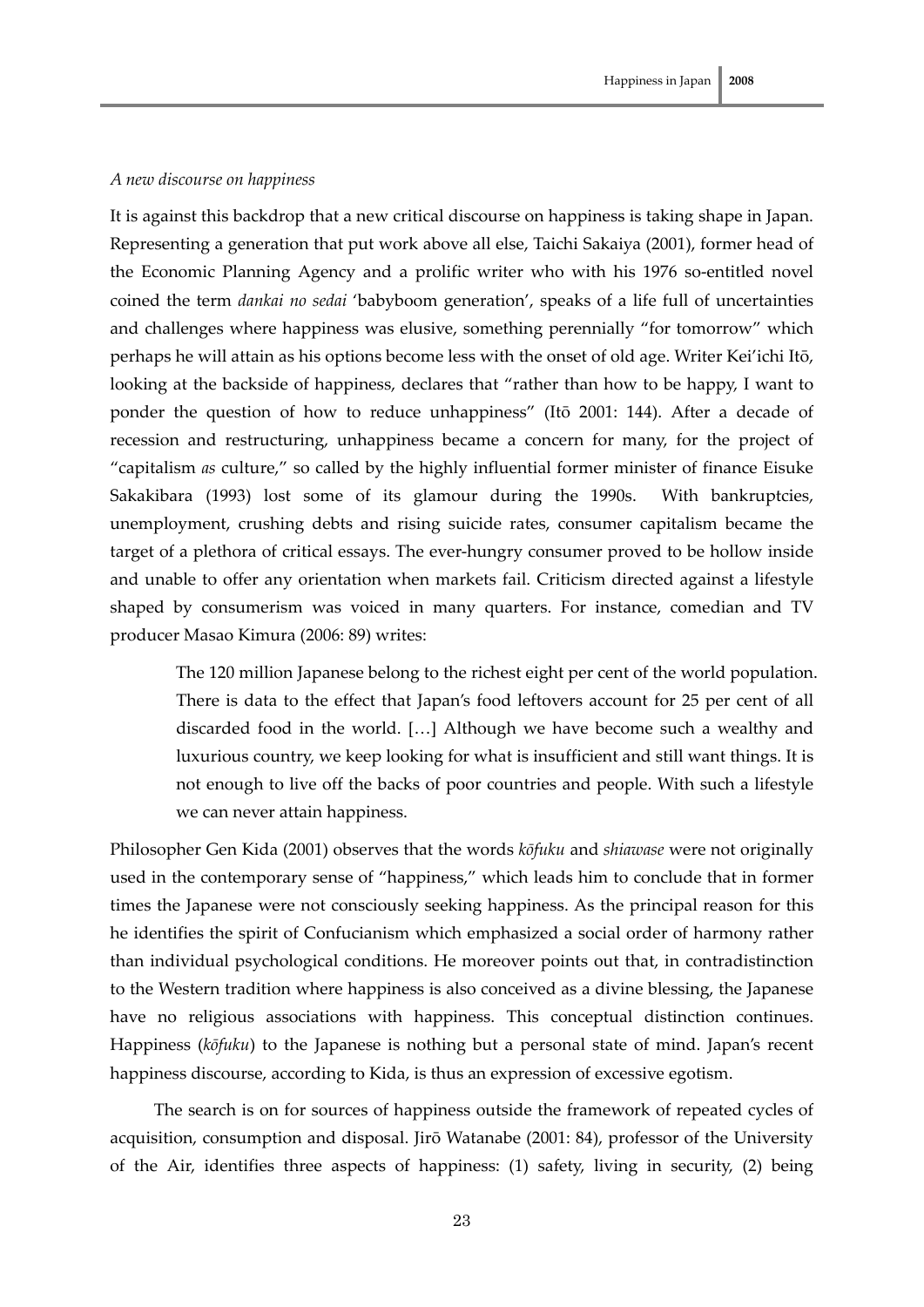unerring about one's purpose in life, and (3) finding one's way without anxiously comparing one's hopes and disappointments with those of others. And historian Shōji Tachikawa (2001) contemplates the sense of happiness that flows out of being prepared to die at any time, while Emura (2001), former mayor of Takatsuki City, Osaka Prefecture, discovered fulfilment and happiness in what at first he thought was hell on earth, caring for his bedridden unconscious wife. Rather than active pursuit of something that must be acquired, it is a more passive sense of happiness reminiscent of *ataraxia* or peace of mind that preoccupies these thinkers.

Especially noteworthy is cultural anthropologist Tamotsu Aoki's 2003 essay on the pursuit of happiness under the conditions of globalization. On the basis of his experience as a student of Buddhism in a Thai monastery decades ago Aoki develops the notion of "small happiness" as opposed to "great happiness". The latter refers to grand designs of how to better the world and accomplish happiness for a nation if not humanity at large, all‐encompassing convictions, promises of salvation and ideologies many of which have brought a great deal of unhappiness onto the world. By contrast, the former concerns the simple pleasures and satisfactions of a fulfilled life.

What distinguishes Aoki's writing is that he reflects on how the quest for happiness is affected by the currents of time. With the end of the Cold War, formulas for achieving "great happiness" have fallen out of fashion. Neoliberal reformers still promise happiness for all, but that increased wealth does not lead to increased happiness is by now a commonplace. Rather, evidence is accumulating that the relentless race for riches to which the capitalist system subjugates everyone curbs happiness. In particular, it diminishes our ability to appreciate small happiness. Reflections on happiness thus lead to a critique of Happy Capitalism, the ideology that most faithfully reflected the reality of Japan's phenomenal resurgence after her defeat in World War II. But the Japanese or, to put it less generally, an increasing number of them, do not enjoy the fruits of their success. Preoccupied with material pursuits – though concerned nowadays less with getting ahead than with not falling behind – they are more affluent and more individualistic than they were a half a century ago, and they exhibit a higher degree of psychological distress, lower social skills and are more likely to become victims of crimes or to commit suicide. The new discourse on happiness – that of critical essays rather than that of how‐to guidebooks – is indicative of the present crisis of Japanese society and the search for a new purpose and anew morality beyond that of material success and the struggle and discipline to achieve it.

24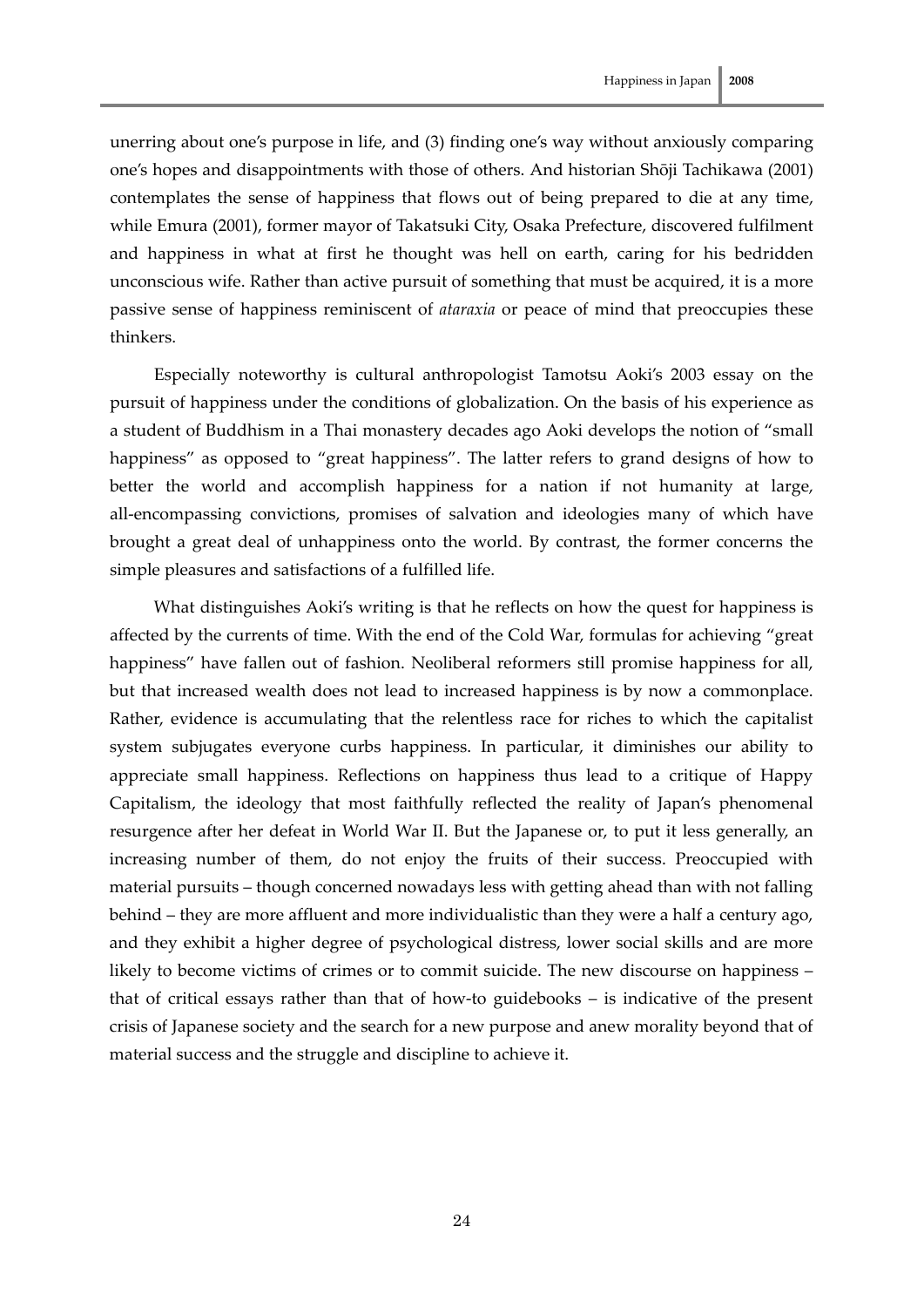# *A broad field of research*

Japan occupies a special position in the realm of contemporary happiness research which mainly grew out of Economics and Psychology departments in western countries. Japan, where statistical data about a wide range of issues abound, is a favourite reference point for comparisons, although a great deal of research about the happiness, subjective well-being, welfare and contentedness of the Japanese remains to be done. Among the questions calling for further investigation in economics, the social and political sciences and cultural studies are the following.

# **Economics and Business Administration**

- ‐ What does the diminishing increase of happiness with increasing affluence imply for the future of Japan's economy?
- What is the trade-off between unemployment and inflation in terms of happiness?
- ‐ What are the effects of income (in)equality on happiness?
- ‐ What is happiness in organisations and how can it be measured and advanced?
- ‐ How does job satisfaction relate to overall happiness?
- ‐ What is the meaning and significance of happiness for personnel management? (Are happy employees more effective?)
- ‐ How does life‐satisfaction and GNP per capita in Japan correlate and what similarities and differences in this correlation can be observed with other countries?
- ‐ Does the notion of Gross National Happiness deserve to be taken seriously?

# **Sociology**

- ‐ How do transformations of the labour market and family structures interact and what do they imply for social harmony and happiness?
- ‐ Does happiness depend on social security?
- ‐ Is social welfare a common good, and if so, is the government or the market superior as its guarantor?
- ‐ To what extent is the welfare state responsible for the happiness of the people?
- What do advances in gender equality imply for the life satisfaction of the Japanese?
- ‐ Do life expectancy gains entail increased happiness? If not, what should be done in order to avert a decrease of happiness as a consequence of population ageing?
- Are children an important/dispensable part of a happy family life? (What does Japan's low birth rate mean in terms of life satisfaction?)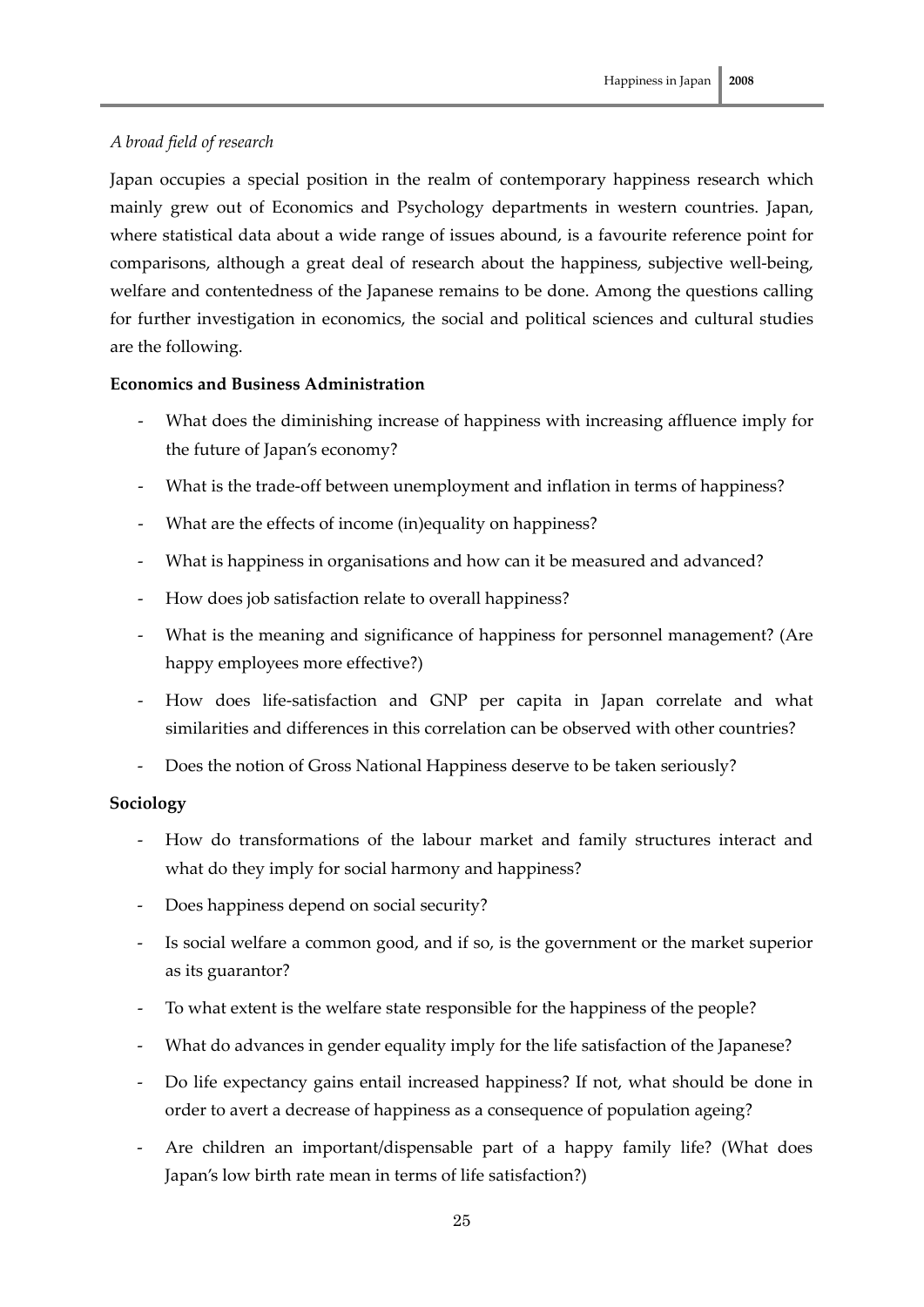- ‐ How important for a happy life is sex? (Why is the frequency of (marital) sex in Japan markedly lower than in other industrial countries?)
- ‐ How should elderly care be organized in order to secure the greatest happiness for the greatest number?
- Is work a source of happiness?
- ‐ Is work‐life balance a recipe for increasing happiness?

# **Political Science**

- ‐ Can family and social policies affect the happiness of the people?
- ‐ Has democracy increased the happiness of the Japanese and, more generally, does democracy make people happy?
- ‐ How does political participation relate to happiness? (Is the differential size of electoral districts and hence the differential "value" of individual votes a cause of malcontent?)
- ‐ How do political parties tackle the issue of happiness and how do they differ from each other in this regard?
- ‐ Assuming that married people are happier than unmarried people, as several surveys suggest, what should be the consequences for social and family policies?
- Is the happiness of the people a viable political aim or but an ideological marketing slogan of political parties and other political agents?
- ‐ How is citizens' satisfaction influenced by economic conditions and translated into voting behaviour?
- ‐ Are political stability and efficient government related to happiness?
- ‐ Have recent deregulation and market liberalisation policies of the Japanese government been conducive to the happiness of the people?

# **Cultural Studies**

- ‐ How universal is the "pursuit of happiness"?
- ‐ What are the conceptual foundations of happiness in Japanese intellectual history and what are its most important expressions in philosophy and literature?
- ‐ How does the lexical field of 幸福 etc. Correspond to that of "happiness", "fortuna", "Glück", etc.? What are the implications for cross‐cultural and cross‐linguistic studies of happiness?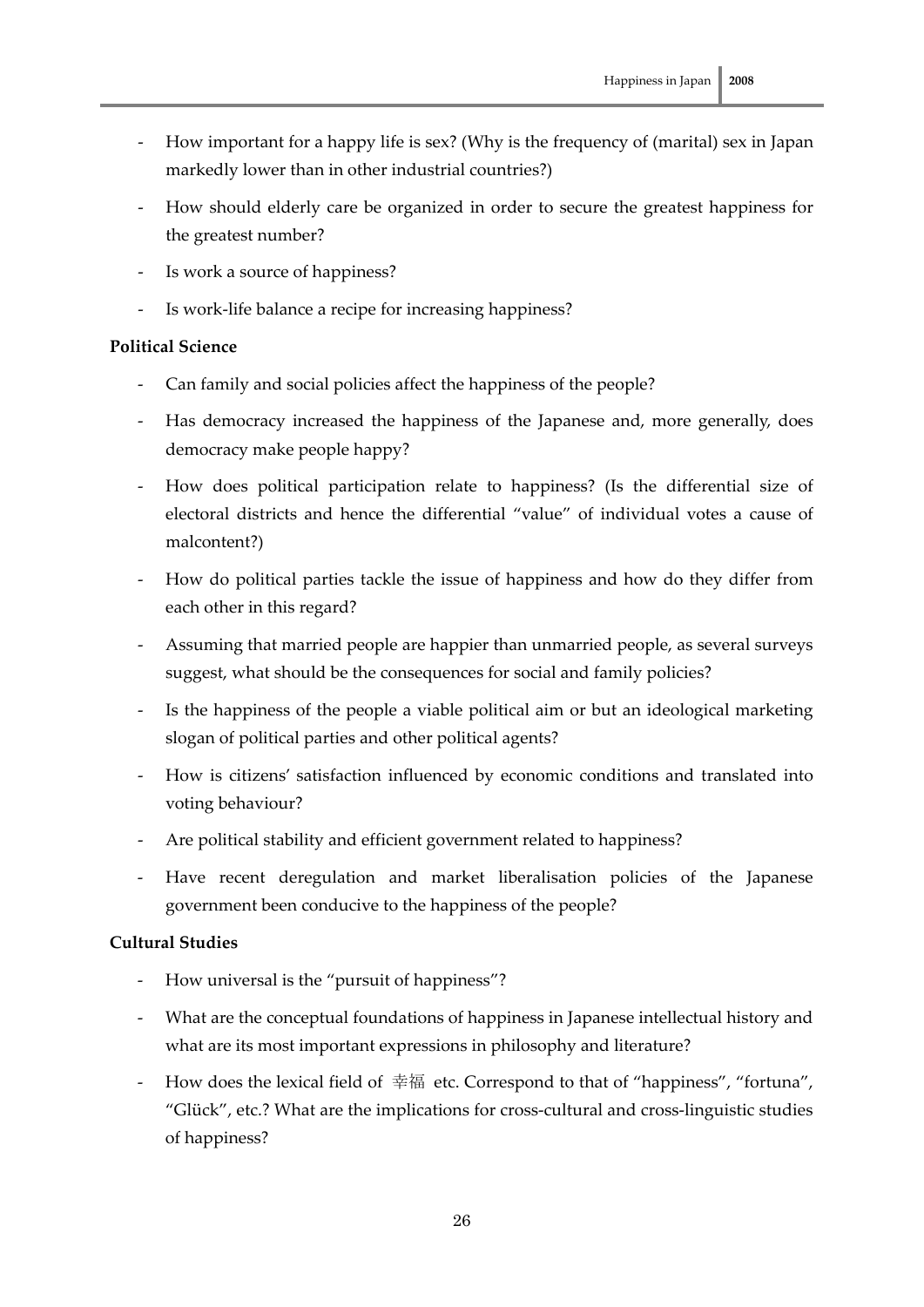- ‐ How were Japanese ideas about happiness affected by Japan's modernization as of the mid  $19<sup>th</sup>$  century? (What were the continuities and discontinuities in values and attitudes?)
- ‐ What have Japanese religions to say about happiness?
- ‐ What is the impact of consumerism on Japanese notions of happiness and on the happiness of the Japanese?
- ‐ To what extent are moderation, self‐ cultivation and other traditional values still (or again) recognized as effective means to attain a "good life"?

### **References**

- Aoki, Tamotsu. 2003. Gurōbaruka no naka de no kōfuku no tsuikyū 'chīsana kōfuku' to shūkyō no sezokuteki imi [The pursuit of happiness in globalization. 'Small happiness' and the secular meaning of ascetic practice]. In: *Ajia Shin‐seiki vol.4,* eds. Tamotsu Aoki et al., *Kōfuku. Henyō suru raifusutairu*, Tokyo: Iwanami, 63‐81.
- Aristotle. *Nikomachische Ethik*, ed. Günther Bien. 1972. Hamburg: Felix Meiner Verlag,
- Choden, Tashi, Takayoshi Kusago, Kokoro Shirai. 2007. *Gross National Happiness and Material Welfare in Bhutan and Japan.* Thimphu, Bhutan: The Centre for Bhutan Studies. http://www.bhutanstudies.org.bt/admin/pubFiles/GNH‐MaterialWelfare‐part1.pdf
- Clammer, John. 1997. *Contemporary Urban Japan: A sociology of consumption.* Oxford: Blackwell.
- Diener, Ed and Shigehiro Oishi. 2000. Money and happiness: income and subjective well‐being across nations. In: Ed Diener and Eunkook M. Suh (eds.) *Culture and Subjective Well‐being.* Cambridge, Mass.: The MIT Press, 185‐218.
- Emura, Toshio. 2001. Tsuma no kaigo de kizuita hontō no shiawase [Realizing genuine happiness through caring for my wife]. *Bungeishunju* vol. 79, 10: 47f.
- Garon, Sheldon and Patricia L. Maclachlan (eds.). 2006. *The Ambivalent Consumer in East Asia and in the West.* Ithaca, New York: Cornell University Press.
- Gotō, Michio et al. 2007. *Kakusa shakai to tatakau* [Struggling with the gap society]. Tokyo: Aoki Shoten.
- Inglehart, Ronald. 1990. *Cultural Shift in Advanced Industrial Society.* Princeton: Princeton University Press.
- Itō, Keiichi. 2001. Watakushi no kangaekata nariyuki makase [My way of thinking take things as they come]. *Bungeishunju* vol. 79, 10: 144f.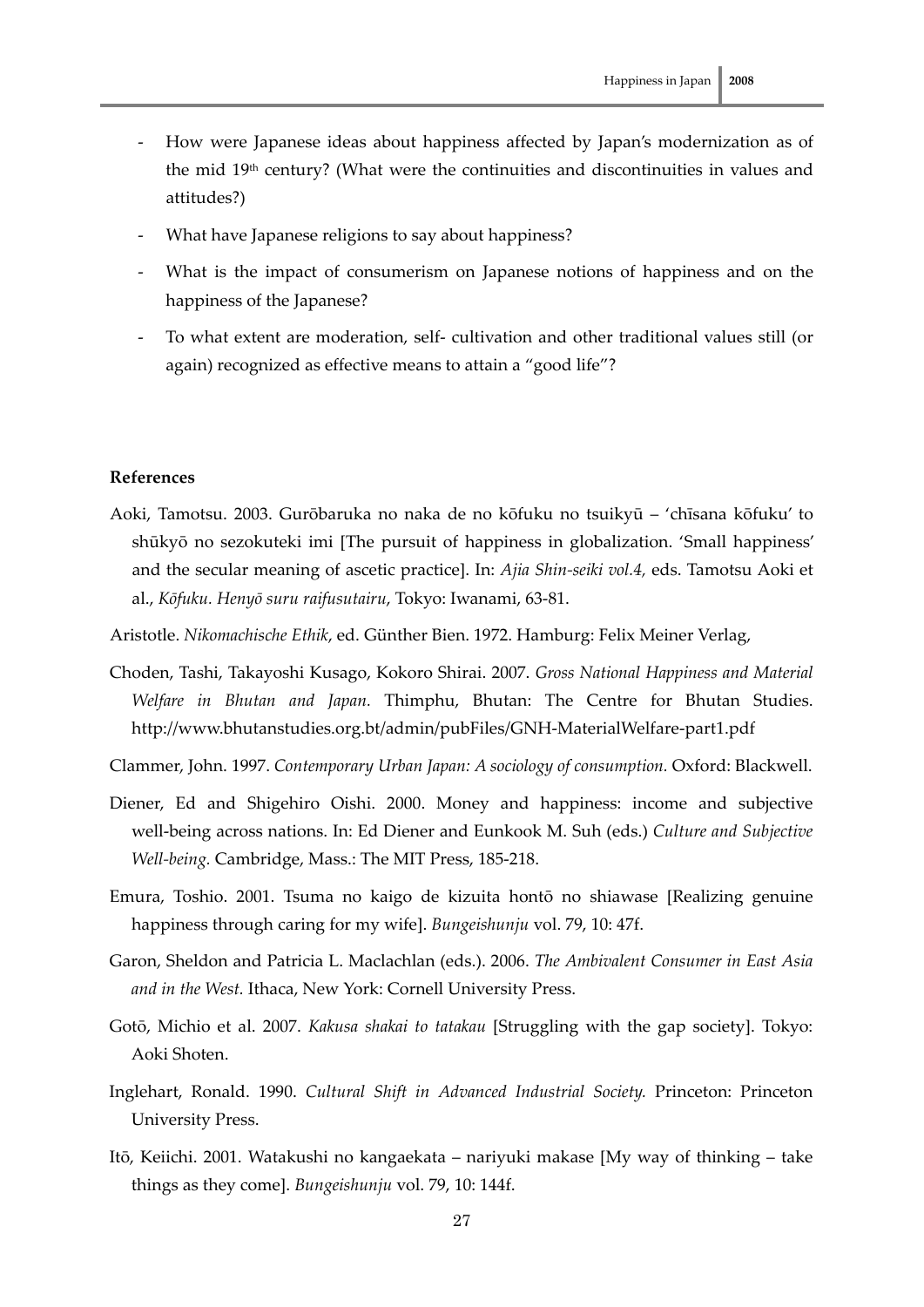- Kida, Gen. 2001. Nihonjin no 'Kōfukuron' [The happiness discourse of the Japanese]. *Bungeishunju* vol. 79, 10: 28‐31.
- Kimura, Masao. 2006. Oosaka ryū 'oowarai' gaikō o oshierutaru [Lemme teach you the diplomacy of 'great laughter' Osaka style]. In: 'Magazine 9jo' henshūbu (ed.) *Minna no kyūjō*. Tokyo: Shūeisha Shinsho, 79‐87.
- Kitayama, Shinobu and Mayami Karasawa. 2002. *Omoiyari no gokeisei to nihonteki jiko no seisei* [Reciprocity of sentiments and the generation of the Japanese self]. Kyoto: Kyoto University, Sōgō ningen gakubu.
- Kitayama, Shinobu and Hazel Rose Markus. 2000. The pursuit of happiness and the realization of sympathy: Cultural patterns of self, social relations, and well-being. In: Ed Diener and Eunkook M. Suh (eds.) *Culture and Subjective Well‐being.* Cambridge, Mass.: The MIT Press, 113‐161.
- Lane, Robert E. 2000. *The Loss of Happiness in Market Democracies*. Yale: Yale University Press.
- Manabe, Kazufumi. 2005. Cross-national comparison of the structure of well-being: Examination based on data from the world values survey. *Kwansei Gakuin Daigaku, Shakaigakubu kiyō* 98: 17‐32.
- Manabe, Kazufumi. 2006. The culture of happiness and satisfaction in Asia. In: Takashi Inoguchi et al. *Human Beliefs and Values in Striding Asia. East Asia in Focus: Country Profiles, Thematic Analyses, and Sourcebook, Based on the AsiaBarometer Survey of 2004.* Tokyo: Akashi Shoten, 295‐310.
- Marx, Karl. 1976. Zur Kritik der Hegelschen Rechtsphilosophie. Einleitung. In: *Karl Marx/ Friedrich Engels ‐ Werke*. Berlin: Karl Dietz Verlag, Berlin. Volume 1. pp. 378‐391.
- McMahon, Darrin. 2006. The History of Happiness and Contemporary Happiness Studies. New Directions in the Study of Happiness, Notre Dame University, Oct. 22‐24, 2006. http://www.nd.edu/~adutt/activities/documents/McMahonNotreDameTalk.pdf
- Nettle, Daniel. 2005. *Happiness. The science behind your smile.* Oxford: Oxford University Press.
- Nishi Amane. 1875. Jinsei sanbō [Three human treasures]. *Meiroku Zasshi* nos. 38, 39, 40, 42 (translated by William Reynolds Braisted, Meiroku Zasshi. Journal of the Japanese Enlightenment, Tokyo: Tokyo University Press, 1976, pp. 462‐467, 475‐479, 486‐491, 513‐516.)
- Ogyū Sorai. 1973 [1737] Benmei (Distinguishing names). *Nihon shisō taikei*, vol. 36, eds. Yoshikawa Kōjiro et al., Tokyo: Iwanami Shoten.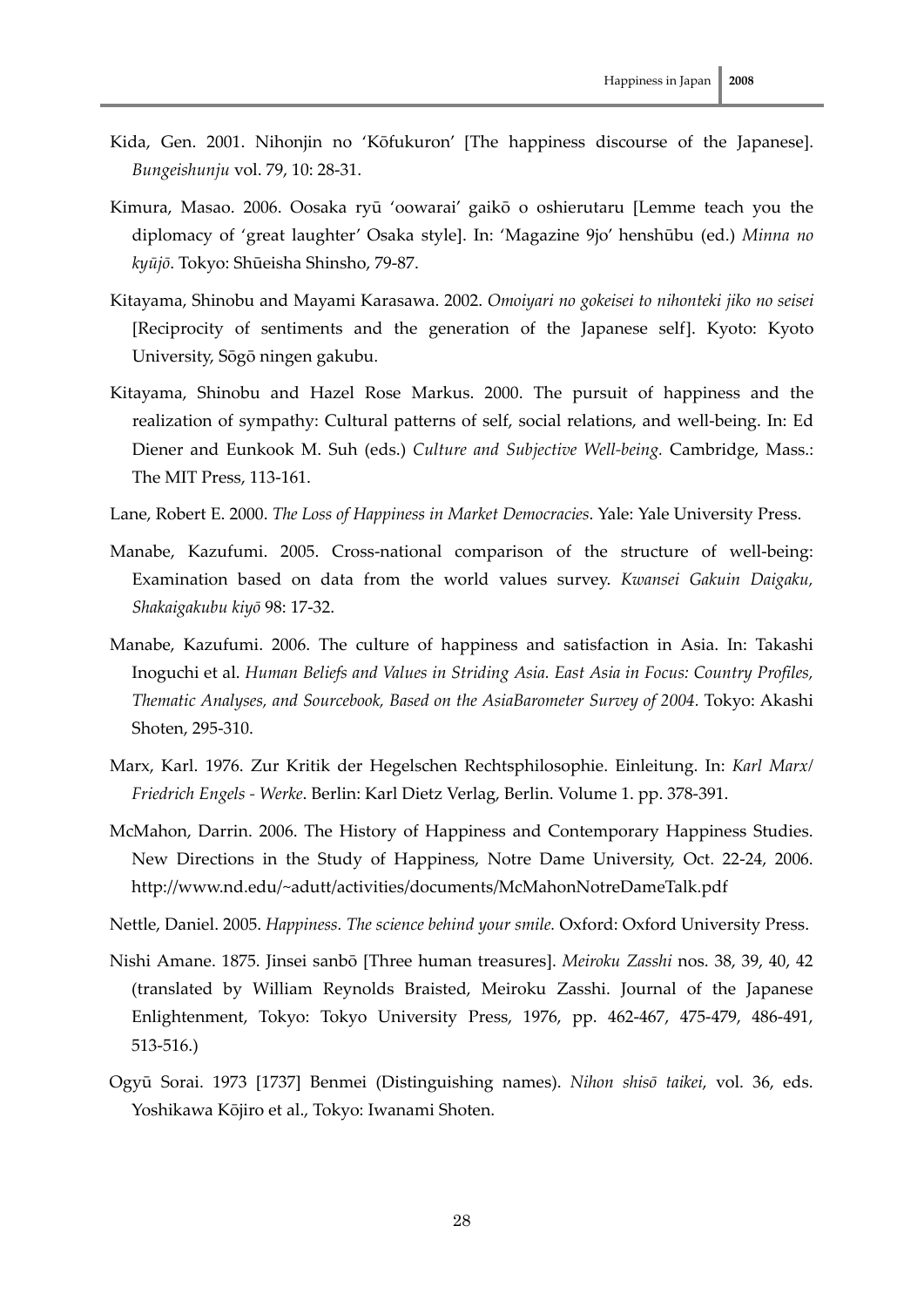- Okayama, Hajime. 2003. Ajiateki kōfuku ron [A theory of happiness in Asia]. In: *Ajia Shin‐seiki vol.4,* eds. Tamotsu Aoki et al., *Kōfuku. Henyō suru raifusutairu*, Tokyo: Iwanami, 27‐48.
- Ōmura, Eishō. 2006. Happiness and unhappiness: A clinical sociological approach. In: Kenji Kosaka (ed.) *A Sociology of Happiness, Japanese Perspectives*. Melbourne: Trans Pacific Press, 146‐190.
- Prieler, Michael et al. 2008. *The Representation of Older People in Japanese Television Advertising.* Deutsches Institut für Japanstudien, Tokyo, Working Paper 08/2.
- Sagers, John H. 2006. *Origins of Japanese Wealth and Power: Reconciling Confucianism and Capitalism, 1830‐1885.* New York: Palgrave Macmillan.
- Sakaiya, Taichi. 2001. Shiawase ha, itsumo 'ashita' [Happiness is always 'tomorrow']. *Bungeishunju* vol. 79, 10: 50f.
- Sakakibara, Eisuke. 1993. *Bunmei toshite no Nihon‐gata shihonshugi* [Japanese‐style capitalism as civilization]. Tokyo: Tōyō Keizai Shinpōsha.
- Sasaki, Masamichi and Tatsuo Suzuki. 2002. *Social Attitudes in Japan. Trends and Cross‐National Perspectives.* Leiden: Brill.
- Tachibanaki, Toshiaki. 2006. *Kakusa shakai. Nani ga mondai nano ka* [The differential society. What is the problem?]. Tokyo: Iwanami Shinsho.
- Tachikawa, Shōji. 2001. 'Kimochi ii', itsu shinde mo ii' to iu kōfukukan [The sense of happiness of feeling good and being ready to die at any time] *Bungeishunju* vol. 79, 10: 90f.
- Veenhoven, Ruut. 1993. *Happiness in Nations. Subjective appreciation of life in 56 nations 1946‐1992*. Rotterdam: Erasmus University, RISBO, Center for Socio‐Cultural Transformation.
- von Wright, Georg Henrik. 1963. *The Varieties of Goodness*. London: Routledge & Kegan Paul.
- Watanabe, Jirō. 2001. Kōfuku no mitsu no kyokumen [Three aspects of happiness]. *Bungeishunju* vol. 79, 10: 84f.
- Weber, Max. 1922. *Wirtschaft und Gesellschaft. Grundriss der verstehenden Soziologie.* Fourth edition prepared by H. Winkelmann. Tübingen: J.C.B. Mohr, 1956.
- Yamaguchi, Kazuo. 2007. Fertility decline and work/life balance. *Economy, Culture and History, Japan Spotlight Bimonthly*, November, December. http://www.rieti.go.jp/en/papers/ contribution/yamaguchi/02.html
- Yanabu Akira. 1982. *Honyakugo seiritsu jijo* [On the formation of translation words]. Tokyo: Iwanami Shoten.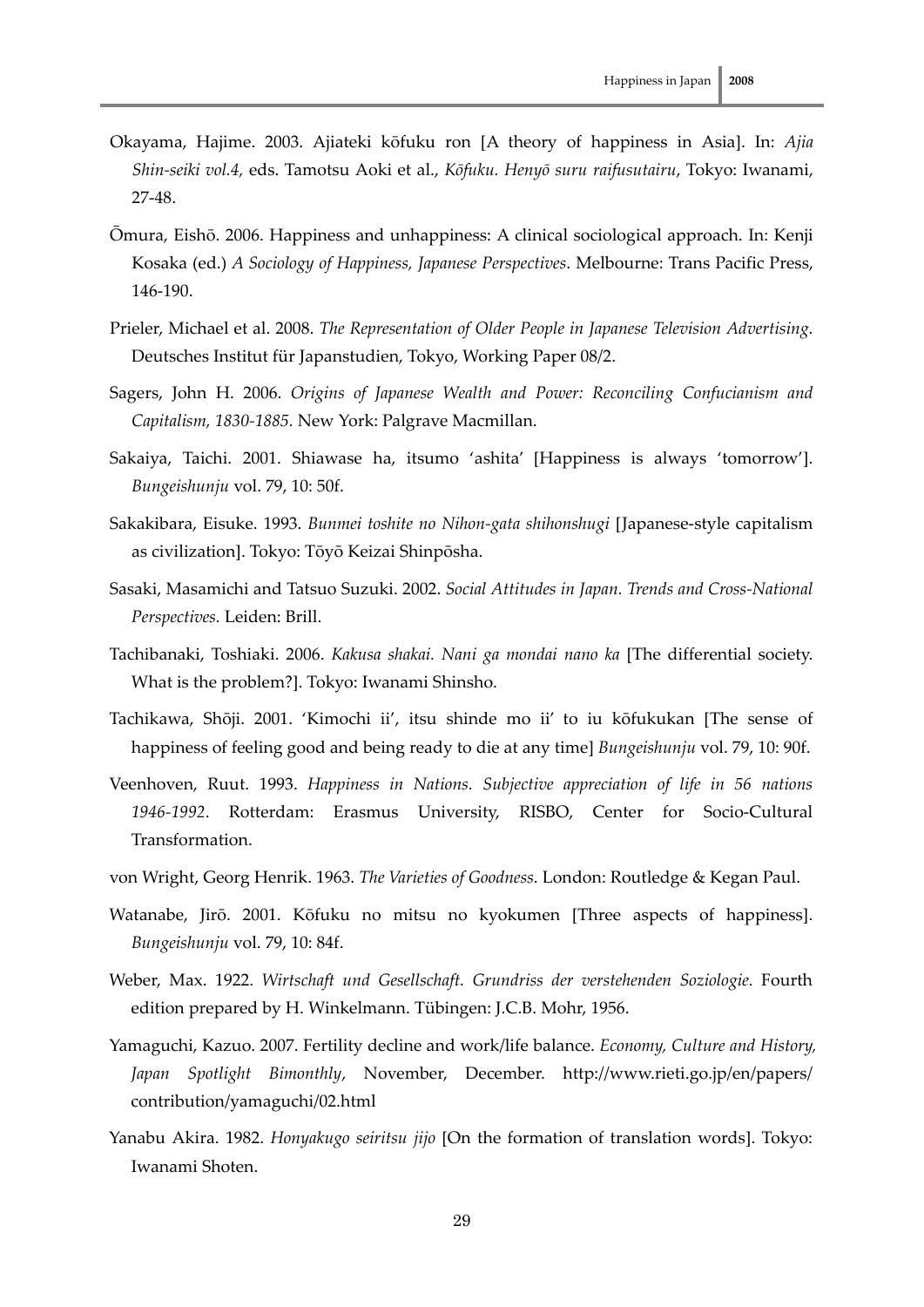<span id="page-29-1"></span>Yanagishita, Machiko and Jack M. Guralnik. 1988. Changing Mortality Patterns that Led Life Expectancy in Japan to Surpass Swedenʹs: 1972‐1982. *Demography* 25/4, 611‐624.

<span id="page-29-0"></span>1 In 2006, Japan ranked 7th of 177 countries on the Human Development Index. http://hdrstats.undp.org/countries/country\_ fact\_sheets/cty\_fs\_JPN.html

- 2 As Diener and Oishi (2000: 185) put it: "Although people have many goals, one is struck by the degree to which material prosperity has become an important aim in most societies."
- 3 Nettle (2005: 15) refers to a bibliography of more than 3000 happiness studies published since 1960 and the Journal of Happiness Studies that was launched in 2000.
- 4 http://www.worldvaluessurvey.org/

-

- 5 http://www.cap‐lmu.de/publikationen/2007/eurobarometer.php
- 6 http://worlddatabaseofhappiness.eur.nl/
- 7 Lane (2000) is one of the few studies seriously calling into question whether market economies and democratic political systems are conducive to individual happiness.
- <span id="page-29-2"></span>8 Not surprisingly, the Human Development Index (HDI) calculated by combining with equal weighting the indices for life expectancy, education and standard of living (GDP per capita) is taken into account in most happiness studies.
- 9 Sagers (2006) offers an overview of Japanese economic development during the nineteenth century, pointing out the importance of Ogyū Sorai for separating practical economic thinking from Confucian orthodoxy. At the same time, he maintains that Japan's rapid transition to a capitalist economy owed much to the Tokugawa period's Confucian legacy.
- 10 "Manzoku shitai nihonjin: tsukuridasenai 'watakushi dake no shiawase no kijun'" 13(7) 2000.
- 11 "Shin‐kōfukuron. Hontō no shiawase to ha?" 79(10) 2001.
- 12 "Kōfuku. Henyō suru raifusutairu" Ajia Shinseiki 4, Tokyo: Iwanami Shoten, 2003
- 13 The spot check was carried out by Michael Prieler based on the commercial database Video Research Comhouse CM Digital Library which includes all newly broadcast advertisements in Kanto area since 1996. Cf. also Prieler et al. 2008.
- 14 Lyrics by Tokiko Iwatani, composition by Naozumi Yamamoto, author's translation. The song can be heard and the lyrics read at http://www.jimin.jp/jimin/jimin/touka/index.html (inspected 2/2008)
- 15 http://www.dpj.or.jp/news/dpjnews.cgi?indication=dp&num= 9016 (inspected 2/2008)
- 16 http://www.komei.or.jp/news/2006/0123/5210.html?kw=%B9% AC%A4%BB
- 17 http://www.komei.or.jp/news/2006/0220/5440.html?kw=%B9% AC%A4%BB
- <span id="page-29-3"></span>18 http://www5d.biglobe.ne.jp/~tosikenn/mizuho060211.htm. At the time, *kachigumi* and *makegumi* (winners and losers, respectively) were catchwords of public discourse about the direction in which the society was moving.